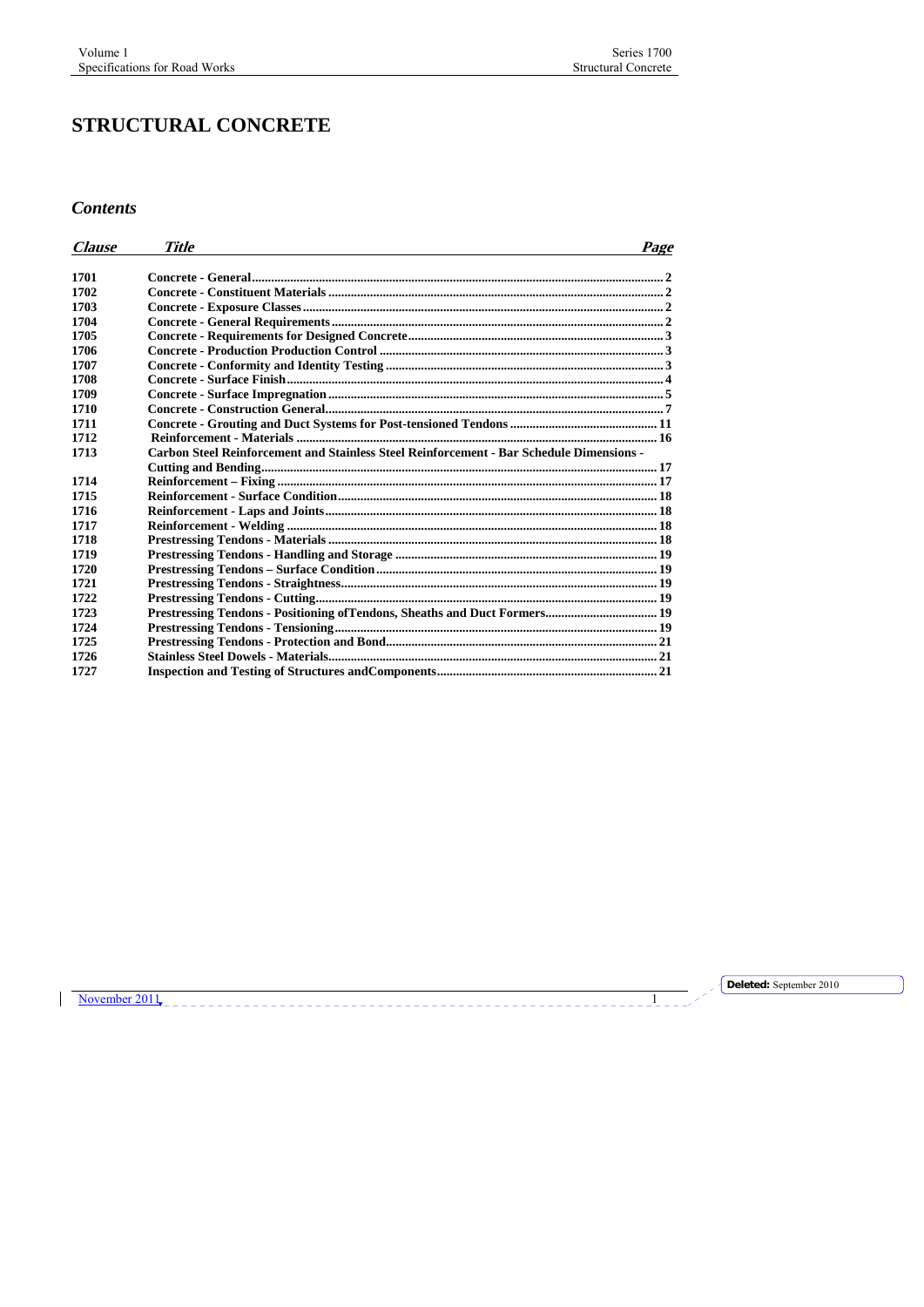# <span id="page-1-0"></span>STRUCTURAL CONCRETE

# **1701 Concrete - General**

#### **Specification of Concrete**

**1** Concrete shall conform to the requirements of BS 8500-2. Unless otherwise described in Appendix 17/4, concrete shall be specified as designed concrete. Details of the structural concrete in the Permanent Works are given in Appendix 17/1.

# **Design Concrete**

**2** The specification for designed concrete shall contain:

(a) the basic requirements given in 4.3.2 of BS 8500-1; (b) the additional requirements given in 4.3.3 of BS 8500-1 where required.

# **1702 Concrete - Constituent Materials**

#### **Cement**

**1** Cement types as defined in BS 8500 (see Table A.17 of BS 8500-1 or Table 1 of BS 8500-2) shall comprise one of the following, unless otherwise described in Appendix 17/4:

CEM I, CEM II/A-S, CEM II/B-S, CEM II/A-V<sup>1</sup>, CEM II/B-V1, CEM III/A, CEM IV/B1 and SRPC.

Combinations as defined in BS 8500 shall comprise one of the following:

CIIA-S, CIIB-S, CIIA-V1, CIIB-V1, CIIIA and CIVB-V1.

*1 The pfa used shall have a maximum colour index of 7 (Colour comparator disc reference no. 296570) when tested using the Lovibond Colour Comparator system as referred to in Annex A.7 of BS 3892 : Part 1.* 

## **Aggregates**

**2** Unless otherwise specified in Appendix 17/4, aggregates shall conform to the British Standards listed in 4.3 of BS 8500-2 except that recycled concrete aggregate (RCA) and recycled aggregate (RA) shall not be used.

The flakiness index of the coarse aggregate when determined by the method described in BS EN 933-3 shall not exceed FI<sub>35</sub> . No limit is relevant to strength class C12/15 concrete or below.

November 2011

The resistance to fragmentation of the coarse aggregate, determined in terms of the Los Angeles coefficient as specified in BS EN 1097-2 and declared in accordance with the relevant category specified in Table 12 of BS EN 12620, shall meet the requirements for  $LA<sub>40</sub>$ .

*Note: Chloride levels of the aggregates shall be determined daily, in accordance with the Volhard reference method in BS EN 1744-1, or less frequently when the long term variability has been established.* 

#### **Admixtures and Pigments**

**3** Admixtures shall conform to BS EN 934-2, unless otherwise described in Appendix 17/4. Where a specified coloured concrete requires a pigment, the pigment shall conform to BS EN 12878.

In all cases the Contractor shall record the following information:

- a. the detrimental effects caused by adding a greater or lesser quantity of admixture or pigment;
- the chemical name(s) of the main active ingredient(s);
- c. whether or not the admixture leads to the entrainment of air.

# **1703 Concrete - Exposure Classes**

# **Selection of Exposure Classes**

**1** Guidance is provided in Clause NG 1703.

# **1704 Concrete - General Requirements**

Compressive Strength Class of Concrete

### **1** Guidance is provided in Clause NG 1704.

# **Minimum Cement Content and Maximum Water/Cement Ratio**

**2** The cement content shall be not less than, and the water/cement ratio shall be not greater than, described in Appendix 17/1. See sub-Clauses NG 1704.2 to NG 1704.11 for guidance on selection of these parameters.

#### **Maximum Cement Content**

**3** The cement content shall not exceed 550 kg/m<sup>3</sup> unless otherwise described in Appendix 17/1.

#### **Maximum Chloride Content**

**4** The chloride content class shall conform to the following requirements:

**Deleted:** *Aggregates with LA coefficient values above 40 may also perform satisfactorily in normal concrete but their strength performance shall be established in concrete trials before use. ¶*

**Deleted:** except when natural, uncrushed aggregates are used for concrete of strength classes lower than C32/40, when the flakiness index shall not exceed FI50. **Deleted:** September 2010

**Comment [JBr1]:** Verify

**Comment [JBr2]:** Verify

**Comment [JBr3]:** verify

**Deleted:**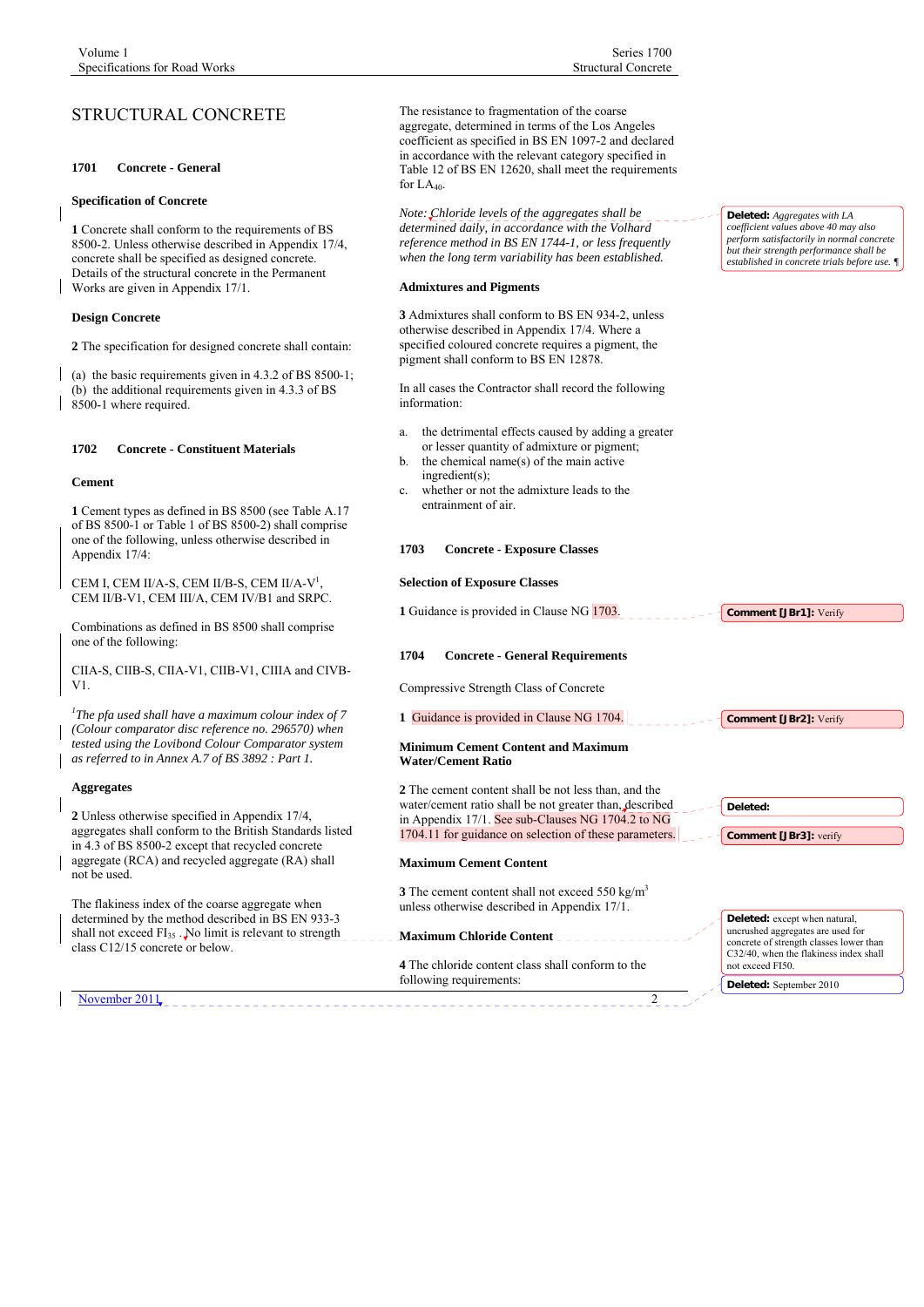# <span id="page-2-0"></span>**TABLE 17/1: Chloride content classes**

| Type or use of concrete                                                                           | <b>Chloride</b><br>content class | <b>Maximum total chloride content</b><br>expressed as % of chloride ion by mass of<br>cement (inclusive of ggbs or pfa when<br>these are used as cement) |
|---------------------------------------------------------------------------------------------------|----------------------------------|----------------------------------------------------------------------------------------------------------------------------------------------------------|
| Prestressed concrete, heat-cured concrete<br>containing embedded metal                            | $Cl$ 0, 10                       | $0.10\%$                                                                                                                                                 |
| Concrete containing embedded metal and<br>made with cement conforming to BS 4027 or<br>equivalent | $Cl$ 0, 20                       | $0.20\%$                                                                                                                                                 |
| Concrete containing embedded metal and<br>made with other permitted cements                       | $Cl$ 0, 30                       | $0.30\%$                                                                                                                                                 |

#### **Control of Alkali-Silica Reaction**

**5** The concrete producer shall take action to minimize damaging alkali-silica reaction by applying one of the sets of conditions given in 5.2 of BS 8500-2.

High alkali Portland cement, with an acid-soluble alkali content greater than 0.75% sodium oxide equivalent, shall not be used, except where it is CEM I and used in combination with the appropriate quantity of ggbs or pfa as prescribed in BS 8500.

Extremely reactive aggregates, comprising those aggregates containing detectable quantities of opal, glass and calcined flint, shall not be used alone or in combination with other aggregates. The definition of rock types shall be as in BS EN 932-3.

#### **Buried Concrete Exposed to Sulfates**

#### **6** Guidance is provided in sub-Clause NG 1704.11.

#### **1705 Concrete - Requirements for Designed Concrete**

#### **Conformity Criteria**

**1** The conformity criteria for a concrete shall be in accordance with BS EN 206-1.

#### **Suitability of Proposed Constituent Material Proportions**

**2** The Contractor shall record, prior to the supply of any designed concrete, the following information:

(i) the nature and source of each material;

(ii) either:

a. appropriate existing data as evidence of satisfactory previous performance for target mean strength, current margin, consistence and water/ cement ratio; or

b. full details of initial tests carried out in accordance with Annex A of BS EN 206-1;

(iii) the quantities of each material per cubic metre of fully compacted concrete.

Any change in the source of material or in constituent material (except changes in cement content of not more than 20 kg/ $m<sup>3</sup>$  and pro-rata changes in aggregate contents) shall be subject to a re-assessment of the concrete in accordance with this sub-Clause.

#### **1706 Concrete - Production Production Control**

**1** All concrete shall be subject to production control under the responsibility of the producer, as specified in clause 9 of BS EN 206-1 and clause 11 of BS 8500-2.

#### **Consistence At Delivery**

**2** In general water or admixtures shall not be added to delivered concrete. In special cases, water or admixtures may be added where this is the responsibility of the producer and used to bring the consistence to the specified value provided that the limiting values, permitted by the specification, are not exceeded and the addition of admixture is included in the design of the concrete. The quantity of any additional water or admixture added to the truck mixer shall be recorded on the delivery ticket in all cases.

# **1707 Concrete - Conformity and Identity Testing**

**Deleted:** September 2010

**Comment [JBr4]:** verify

November 2011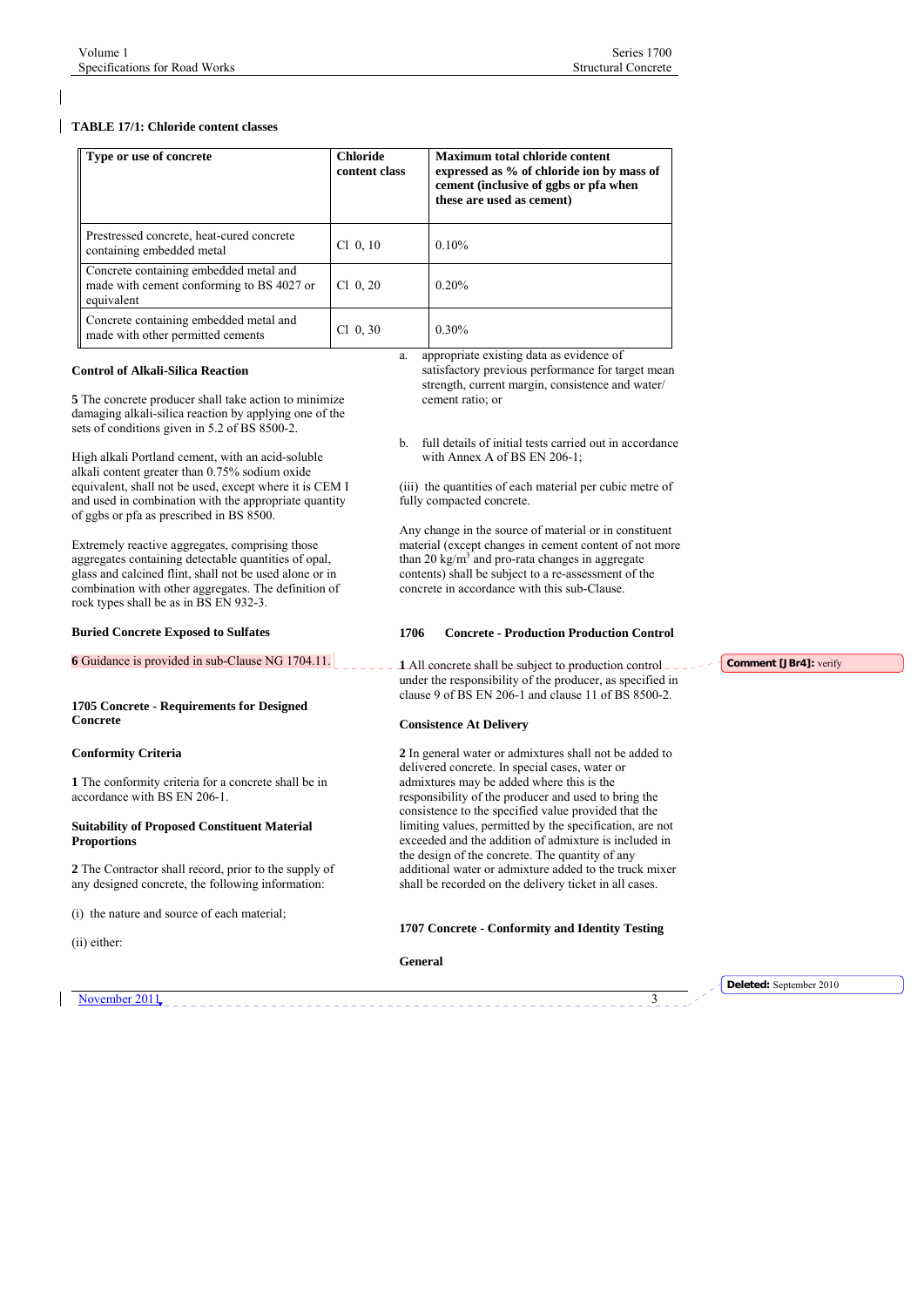<span id="page-3-0"></span>**1** Sampling and testing of fresh and of hardened concrete shall comply with BS EN 206-1 unless otherwise described in Appendix 17/4.

# **Identity Testing**

2 Where identity testing for compressive strength is required, as described in Appendix 17/4, it shall be in accordance with the requirements given in Annex B of BS EN 206-1. Where identity testing for slump, flow and air content on individual batches of concrete, is required it shall be as described in Appendix 17/4.

# **1708 Concrete - Surface Finish**

#### **Trial Panels**

1 When required in Appendix 17/3 and before commencing concreting the Contractor shall prepare a trial panel of a suitable size that will demonstrate that the required surface finish can be achieved by the methods proposed for each specified finish class.

The panel shall contain representative reinforcement and shall be filled with the proposed concrete compacted by the method to be used in the work. As soon as practicable after compaction, the forms shall be removed to check that the required surface finish and compaction has been achieved.

#### **Control of Colour**

**2** When stated in Appendix 17/1 each constituent material shall be obtained from a single consistent source. The aggregates shall be free of any impurities that may cause staining. The mix proportions and the grading, particularly of the sand (i.e fine aggregate), shall be maintained constant. The same type of plywood or timber shall be used in formwork throughout similar exposed areas.

#### **Release Agents**

3 Release agents for the formwork shall enable the formwork to be removed without damage to the concrete surface. There shall be no adverse residual effect from the release agent on the concrete surface. Where a concrete surface is to be permanently exposed, only one agent shall be used throughout the entire area. Release agents shall be applied evenly and shall not be permitted to come into contact with reinforcement, prestressing tendons and anchorages. Any such contact areas shall be washed free of contamination.

Where the concrete is to receive an applied finish, or surface impregnation, release agents shall be compatible with that particular process.

November 2011

# **Surface Finishes for Concrete**

4 (i) Formed Surfaces - Classes of Finish

Formwork as described in sub-Clause 1710.2 shall be capable of producing the following finishes where required in the Works:

Class F1.

No extra requirement.

Class F2.

The irregularities in the finish shall be no greater than those obtained from the use of wrought thicknessed square edged boards arranged in a uniform pattern. The finish is intended to be left as struck but imperfections such as fins and surface discolouration shall be made good.

#### Class F3.

The resulting finish shall be smooth and of uniform texture and appearance. The formwork lining shall leave no stain on the concrete and shall be so joined and fixed to its backing that it imparts no blemishes. It shall be of the same type and obtained from only one source throughout any one structure. The Contractor shall make good any imperfections in the finish. Internal ties and embedded metal parts shall not be used.

Class F4.

The requirements for Class F4 are as for Class F3 except that internal ties and embedded metal parts shall be permitted. The ties shall be positioned only in rebates or in other positions as described in Appendix 17/3.

Class F5.

The resulting finish shall be smooth and of uniform texture. Any blemishes and imperfections, such as discolouration and fins, shall be made good. Provision for the embedment of metal parts in the Permanent Works on a regular spacing, shall be allowed.

# Other classes.

The finishes shall comply with the specific requirements described in Appendix 17/3.

Permanently exposed concrete surfaces to all Classes of finish other than F1 shall be protected from rust marks and stains of all kinds.

Unless otherwise described in Appendix 17/3, all formwork joints for all classes of finish other than F1 shall form a regular pattern with horizontal and vertical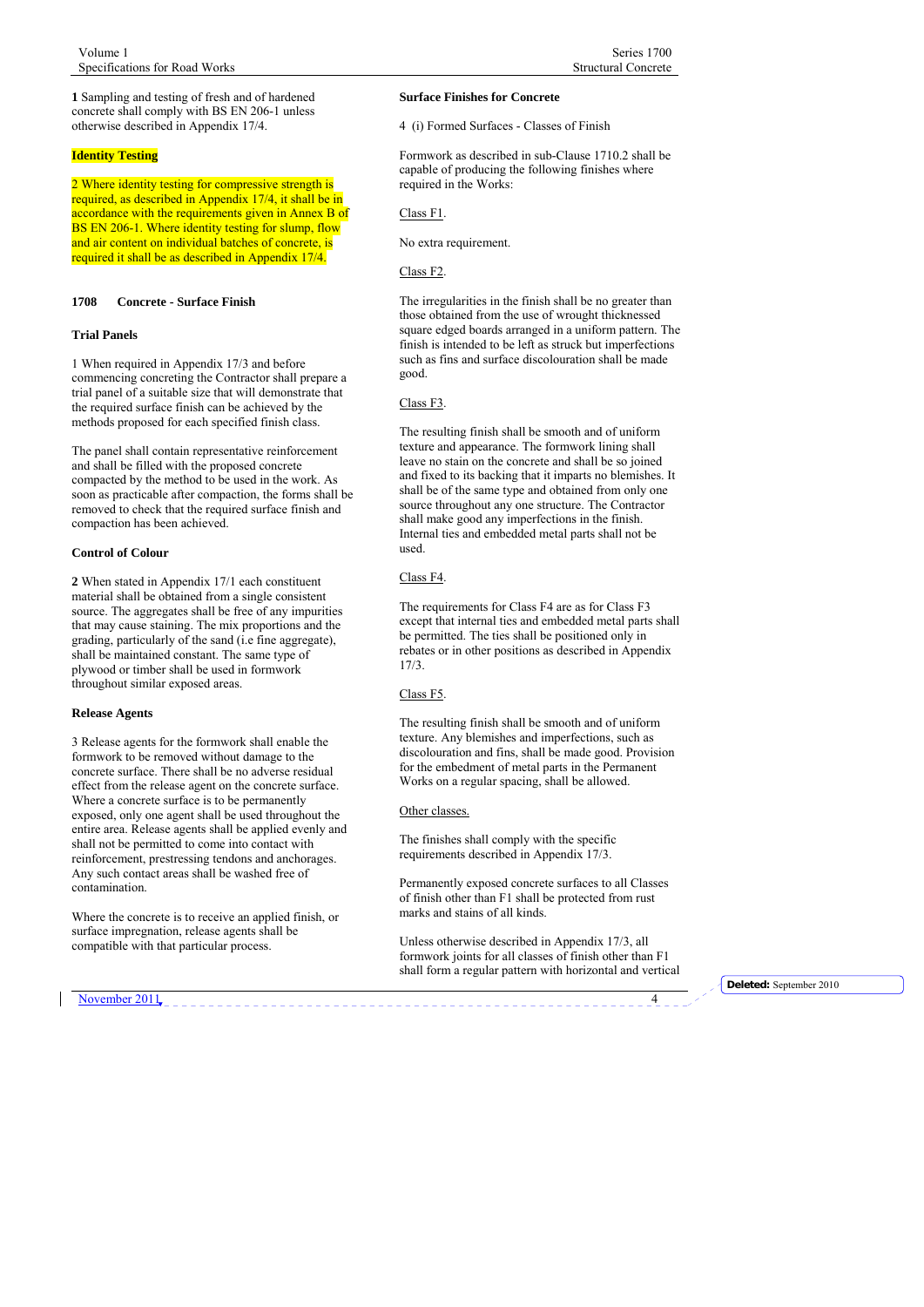<span id="page-4-0"></span>lines continuous throughout each structure and all construction joints shall coincide with these horizontal or vertical lines.

(ii) Unformed Surfaces - Classes of Finish

#### Class U1 finish.

The concrete shall be levelled and screeded to produce a uniform surface to the profile shown on the Drawings. No further work shall be applied to the surface unless it is used as a first stage for another class of finish.

# Class U2 finish.

After the concrete has hardened sufficiently, the Class U1 finish shall be floated by hand or machine sufficiently only to produce a uniform surface free from screed marks.

# Class U3 finish.

When the moisture has disappeared and the concrete has hardened sufficiently to prevent laitance from being worked to the surface, a Class U1 finish shall be steel-trowelled under firm pressure to produce a dense, smooth uniform surface free from trowel marks.

#### Class U4 finish.

The concrete shall be levelled and screeded to produce a uniform surface. When the concrete has sufficiently hardened and the bleed water evaporated the surface shall be trowelled to produce a hard dense surface free from screed marks and exposed aggregate. Finally the surface shall be lightly textured with a wooden float or equivalent.

Alternatively the concrete shall be levelled, screeded and floated to produce a uniform surface and immediately before the waterproofing operation this surface shall receive surface preparation by water jetting or grit blasting to provide a lightly textured finish.

The finished surface shall not deviate from the required profile by more than 10 mm over a 3 m gauge length or have any abrupt irregularities more than 3 mm.

# Class U5 finish.

The concrete shall be levelled and screeded to produce a uniform finish. When the concrete has sufficiently hardened to prevent laitance being worked to the surface it shall be floated to produce a surface free from screed marks and exposed aggregate. Finally the surface shall be textured to suit the requirements of the particular waterproofing and surfacing system. The accuracy of the finished surface shall be such that it does not deviate from the required profile by more than

5 mm over a 3 m gauge length or have any abrupt irregularities.

#### Other classes.

The finishes shall comply with the specific requirements described in Appendix 17/3.

#### **1709 Concrete - Surface Impregnation**

#### **General**

Impregnation shall be applied to those surfaces described in Appendix 17/2 in accordance with the manufacturer's instructions unless otherwise directed by Special Conditions in the Contract Documents or agreed by the Overseeing Organisation. The works shall in addition, be carried out in accordance with Health and Safety requirements (including the control of hazardous materials requirements) and Waste Disposal Authority requirements (including control of hazardous waste requirements).

#### **Material**

2 (i) The material for impregnation shall be monomeric alkyl (isobutyl)-trialkoxy-silane with a minimum active content of 92% delivered to the Site in sealed containers.

> (ii) The refractive index of the material shall comply with the value stated in the manufacturer's product specification, within a limit of 0.003 units. The refractive index shall be checked as follows:

- a. Collect samples of the material from a newly opened container and from the spraying nozzle.
- Measure the refractive index of three samples from both the container and spray nozzle using a portable refractometer.
- c. Measure the temperature of the samples (portable refractometers have temperature measuring capability).
- d. Correct the refractive index measurements to the temperature stated in the manufacturer's product specification.
- e. If the temperature corrected measured value of the refractive index exceeds the manufacturer's specified value by more than 0.003 units then a laboratory check shall be undertaken to confirm compliance.

 (iii) The Contractor shall obtain with each delivery a certificate that the material in that delivery complies with sub-Clause 2(i) of this Clause. No material shall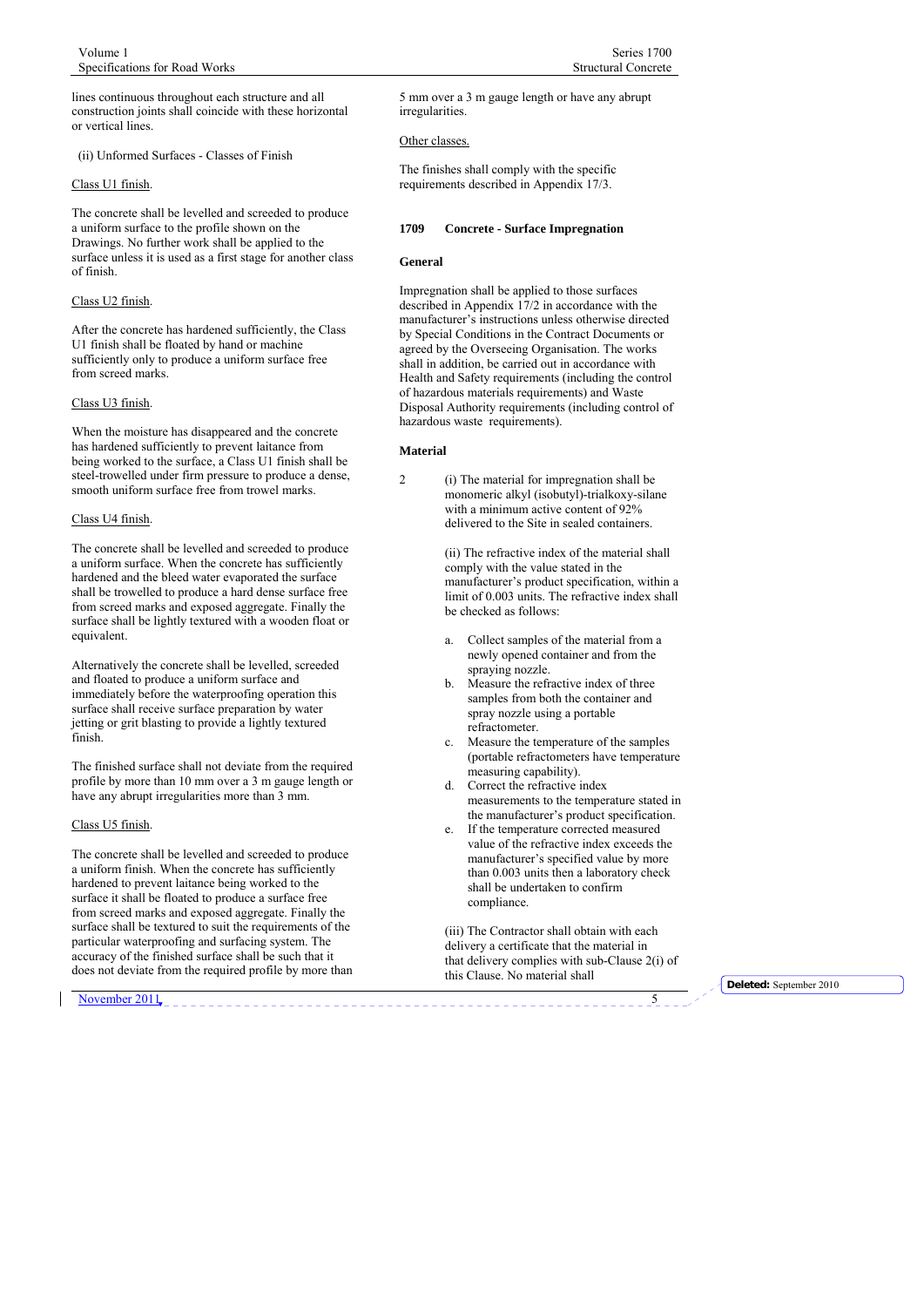be used in the works until the Certificate of Compliance has been accepted by the Overseeing Organisation.

(iv) The material shall be stored in a secure facility that has a dry frost-free environment protected from direct heat.

(v) The containers shall remain sealed until their contents are required for use. The contents of any opened container shall be used within 48 hours or else disposed of safely, in accordance with sub-Clause 7 of this Clause.

(vi) Materials offering a performance in respect of the protection of concrete and long term durability equivalent to that of monomeric alkyl (isobutyl) trialkoxy-silane will be accepted. The assessment of the durability of an alternative surface applied hydrophobic pore lining impregnating material will be based on the provision of evidence that it has, in practice, provided an effective water repellent but vapour-permeable layer at the concrete surface for a period of not less than 15 years after application.

#### **Spraying Equipment**

3 (i) A power driven continuously circulating pumped system operating at a low nozzle pressure shall be used to apply the material in such a way as to avoid atomisation. Water shall be prevented from entering any part of the equipment.

(ii) A pressure gauge shall be installed between the trigger valve and spray lance to enable the pressure to be monitored.

(iii) A 'kill' switch shall be provided so that the pumping system may be stopped immediately should this be required.

#### **Protective Measures**

4 (i) Use and handling of the silane material shall be in strict accordance with the manufacturer's recommendations, and in full compliance with all current Health and Safety legislation. The Contractor shall ensure that only fully trained operatives undertake impregnation operations, and where necessary carry out trials to verify procedures.

(ii) Measures shall be taken to ensure that no impregnation material enters into any drainage system or watercourse. The Contractor shall obtain all necessary written permissions and licences from the appropriate authorities, prior to any silane operations above or adjacent to any watercourse.

(iii) Measures shall be taken to ensure that no impregnation material comes into

contact with any humans, animals, vegetation or vehicular traffic by providing suitable and adequate protection and traffic management. The Contractor shall obtain approval from the Overseeing Organisation and all other authorities' licenses, agreements and permissions associated with traffic safety, management and protective measures in advance of the commencement of impregnation operations.

(iv) Elastomeric bearings, painted steel surfaces, exposed bituminous materials, and joint sealants adjacent to structural elements to be impregnated shall be masked off or covered before and during impregnation operations.

(v) In the case of spillage, action shall immediately be taken to limit the extent of the spillage and the Overseeing Organisation and other relevant authorities shall be informed at once.

(vi) After completion of impregnation operations, all contaminated protective sheeting and materials used for masking or covering, shall be disposed of in accordance with sub-clause 7 of this clause.

#### **Surface Condition**

5 (i) Areas to be treated shall be protected from adverse effects of the weather and shall be surface dry for a minimum of 24 hours before application commences. Artificial drying of surfaces shall not be permitted.

(ii) Surfaces shall be free from loose or deleterious matter and residues of curing membranes, release agents graffiti and graffiti removal agents. The Contractor shall ensure that any harmful residual effects from the application of curing membranes are not present before impregnation commences. Existing structures shall be hand brushed with a stiff bristle brush to remove surface deposits. Where deleterious surface deposits cannot be removed using a stiff bristle brush they shall be removed by light grit blasting.

(iii) Water jetting or steam cleaning shall not in general be used as a means of surface preparation.

#### **Application**

6 (i) The Contractor shall submit a method statement to the Overseeing Organisation and shall obtain the Overseeing Organisation's written approval before commencing impregnation operations.

(ii) Impregnation of the face of a structural element shall be carried out in a single continuous operation for each application.

(iii) Impregnation shall be carried out not less than 7 days after the concrete has been placed, or 3 days after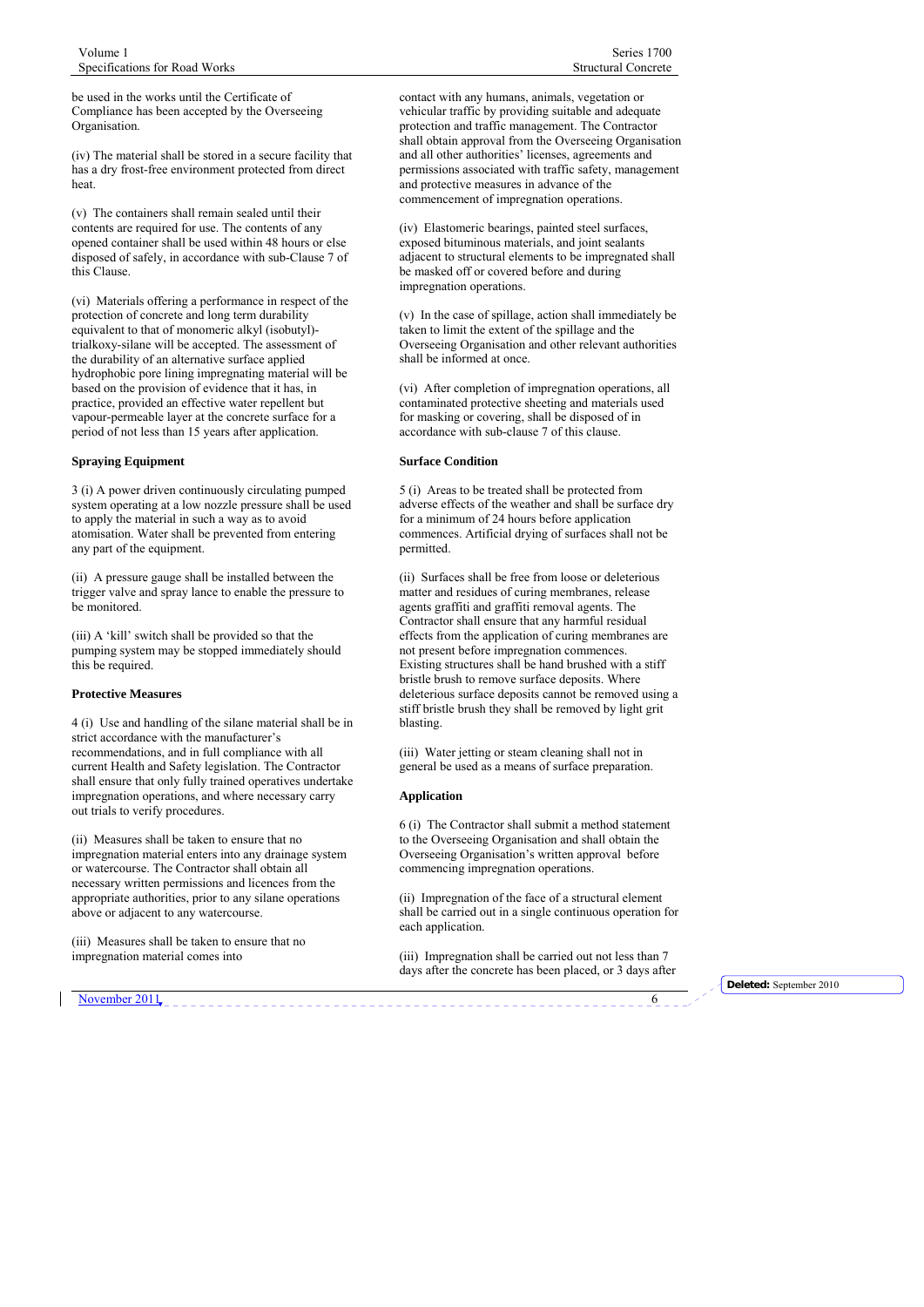<span id="page-6-0"></span>concrete repairs have been completed on a structural element. Particular attention is drawn to compliance with sub-Clauses 5(i) nd (ii) of this Clause.

(iv) The material shall be applied by continuous spray technique giving saturation flooding, working from the lowest level upwards. Two applications shall be made each at a coverage of 300 ml/m² with an interval between each of at least six hours.

(v) Impregnation shall not be carried out in the following conditions:

(a) when the shade temperature is below 5°C;

(b) when the temperature of the concrete surface is greater than 25°C;

(c) When the wind speed is in excess of 8 km/hr unless the working area is fully encapsulated.

(vi) Members shall be protected from rain and spray during application and for at least six hours after completion.

#### **Disposal**

**7** Disposal of impregnation material, any contaminated materials and protective sheeting or masking, shall be in strict accordance with the requirements of the Waste Disposal Authority. Whilst on site, all such materials must be retained in a safe and secure facility. The Contractor shall obtain all necessary certificates of approval for the disposal of the materials.

# **Testing and Monitoring**

**8** Where required in the Contract, the Contractor shall carry out impregnation on trial panels 2m x 2m or equivalent area, one on each of a vertical and horizontal surface. The Contractor shall then demonstrate on these panels, that the proposed method of working will meet the appropriate requirements of this Clause.

#### **1710 Concrete - Construction General**

#### **Construction Joints**

**1** The position of construction joints shall be as shown on the Drawings and at additional positions determined by the Contractor in accordance with the requirements of Appendix 17/4. When concrete is placed in vertical members, walls, columns and the like, the lifts of concrete shall finish level or, in sloping members, at right angles to the axis of the members, and the joint lines shall match features of the finished work, if possible, or be formed by grout checks. Kickers shall be constructed integrally with the lift of concrete below.

Concreting shall be carried out continuously up to construction joints.

Construction joints shall be prepared in either of the following ways:

(i) When the concrete is self-supporting but still sufficiently green, the formwork shall be removed, as necessary to expose the construction joint, subject to the requirements of sub-Clause 5 of this Clause. The concrete surface shall be sprayed with a fine spray of water or brushed with a stiff brush, just sufficiently to remove the outer mortar skin and expose the larger aggregate without disturbing it. Alternatively where this preparation proves impracticable the hardened surface skin and laitance shall be removed by grit blasting or a needle gun. Hardened surfaces shall not be hacked.

(ii) By the use of proprietary steel open-mesh permanent formwork.

Retarding agents shall not be used unless permitted in Appendix 17/4.

The joint surface shall be clean and damp but free of standing water immediately before any fresh concrete is placed against it.

#### **Formwork**

2 (i) Design and construction. The formwork shall be sufficiently rigid and tight to prevent loss of grout or mortar from the concrete at all stages and for the appropriate method of placing and compacting.

The formwork shall be so arranged as to be readily dismantled and removed from the cast concrete without shock, disturbance or damage. Where necessary, the formwork shall be so arranged that the soffit form, properly supported on props only, can be retained in position for such period as may be required by maturing conditions as described in sub-Clause 1710.4

(ii) If the component is to be prestressed whilst still resting on the soffit form, provision shall be made to allow for elastic deformation and any variation in weight distribution.

Where it is intended to re-use formwork it shall be thoroughly cleaned and made good.

Internal metal ties which require to be withdrawn through hardened concrete shall not be used where either face is permanently exposed. Where internal ties are left in, they shall be provided with a mortar cover of at least 50mm. The pocket shall be scabbled and dampened immediately prior to mortar filling.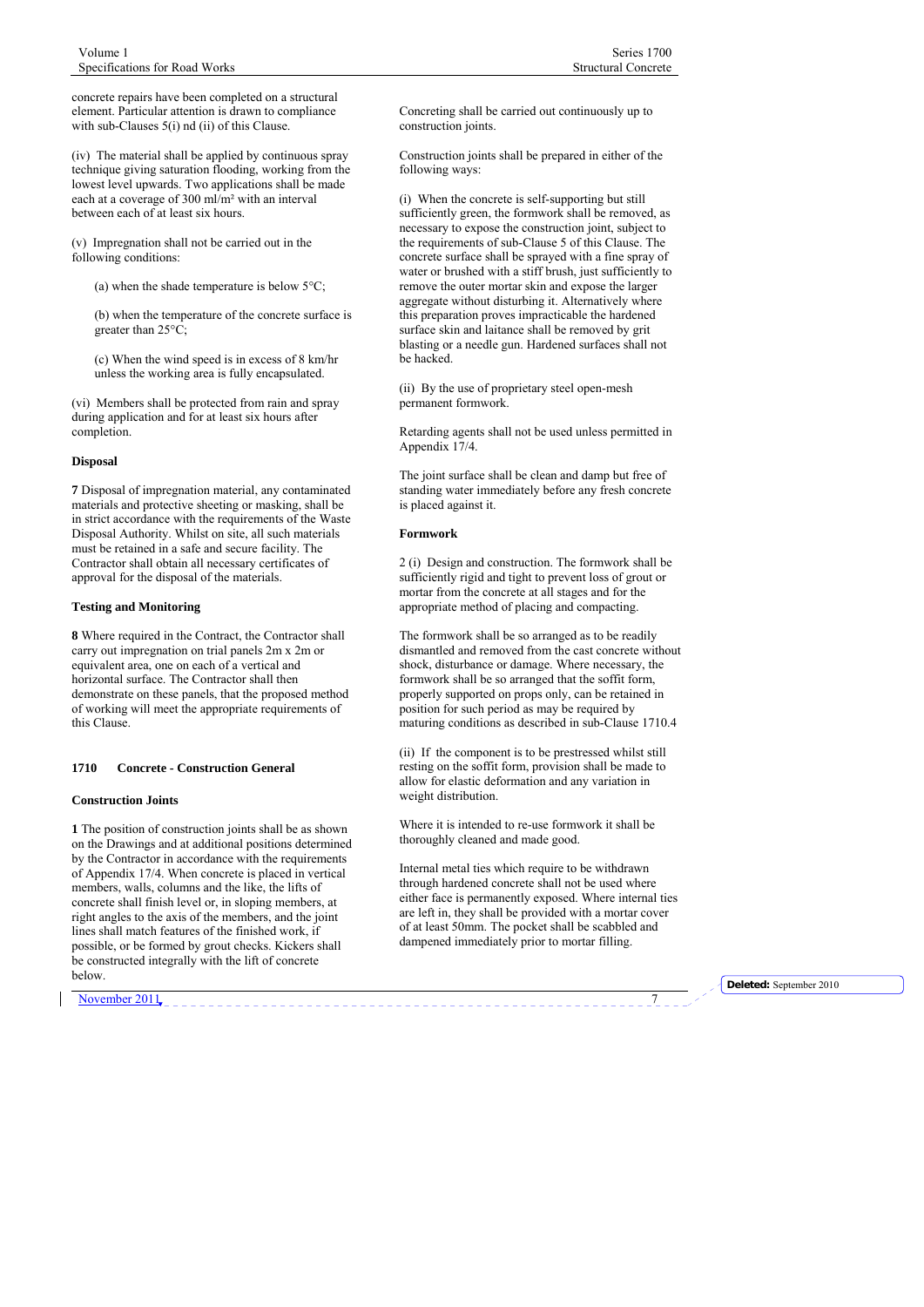(ii) Cleaning and treatment of forms. The faces of the forms in contact with the concrete shall be clean and treated with a suitable release agent, where applicable as described in sub-Clause 1708.3.

Immediately before concreting, all forms shall be thoroughly cleaned out. The source of any compressed air used for the clearing of foreign matter from formwork shall be free from oil and other contaminant.

(iii) Projecting reinforcement and fixing devices. Where holes are needed in forms to accommodate projecting reinforcement or fixing devices, care shall be taken to prevent loss of grout when concreting or damage when striking forms.

(iv) Permanent formwork shall comply with Appendix 17/4.

# **Transporting, Placing and Compacting**

**3** Concrete shall be so transported and placed that contamination, segregation or loss of the constituent materials does not occur.

Concrete, when deposited, shall have a temperature of not less than 5°C and not more than 30°C. Fresh concrete shall not be placed against in situ concrete that has been in position for more than 30 minutes unless a construction joint is formed as described in sub-Clause 1 of this Clause.

Concrete shall not be pumped or discharged through aluminium alloy conduits.

No concrete shall be placed in flowing water. Underwater concrete shall be placed in position by tremies or by pipelines.

Concreting operations shall not displace reinforcement, tendon ducts, tendon anchorages or formwork, or damage the faces of formwork.

Concrete shall be thoroughly compacted by vibration during the operation of placing, and thoroughly worked around the reinforcement, tendons or duct formers, around embedded fixtures and into corners of the formwork to form a solid mass free from voids. When vibrators are used to compact the concrete, vibration shall be applied continuously during the placing of each batch of concrete until the expulsion of air has practically ceased and in a manner that does not promote segregation of the ingredients.

It must be noted that self-compacting concrete (SCC) is not permitted under this Specification, however reference shall be made to sub-Clause NG 1710.3.

Particular care shall be taken when concreting bridge decks of substantial thickness to avoid layering of concrete, and the whole thickness shall be placed in one pass. In deck slabs where void formers are used, adequate means to prevent flotation shall be employed and care taken to ensure adequate compaction of the concrete placed beneath the void formers.

A sufficient number of vibrators in serviceable condition shall be on site to ensure that spare equipment is always available in the event of breakdowns.

Vibration shall not be applied by way of the reinforcement. Where vibrators of the immersion type are used, contact with reinforcement and inserts shall be avoided as far as is practicable.

Concrete shall not be subjected to disturbance between 4 hours and 24 hours after compaction except that recompaction of the upper layers of deep lifts to prevent or anneal settlement cracking may be carried out. Whenever vibration has to be applied externally, the design of formwork and disposition of vibrators shall ensure efficient compaction and the avoidance of surface blemishes.

There shall be no excess water on the top surface on completion of compaction.

# **Striking of Formwork**

**4** (i) General. Formwork shall be removed in a manner not to damage the concrete, and at times to suit the requirements for its curing and to prevent restraint that may arise from elastic shortening, shrinkage or creep.

(ii) Striking period. Where the concrete compressive strength is confirmed by tests on concrete cubes stored under conditions that simulate the field conditions, formwork supporting concrete in bending may be struck when the cube strength is 10 N/mm² or three times the stress to which it will be subjected, whichever is the greater.

For ordinary structural concrete made with Portland cement (CEM I) or sulfate-resisting Portland cement (SRPC) of strength class 42.5 or above, in the absence of control cubes the period before striking shall be in accordance with the minimum periods given in Table 17/2.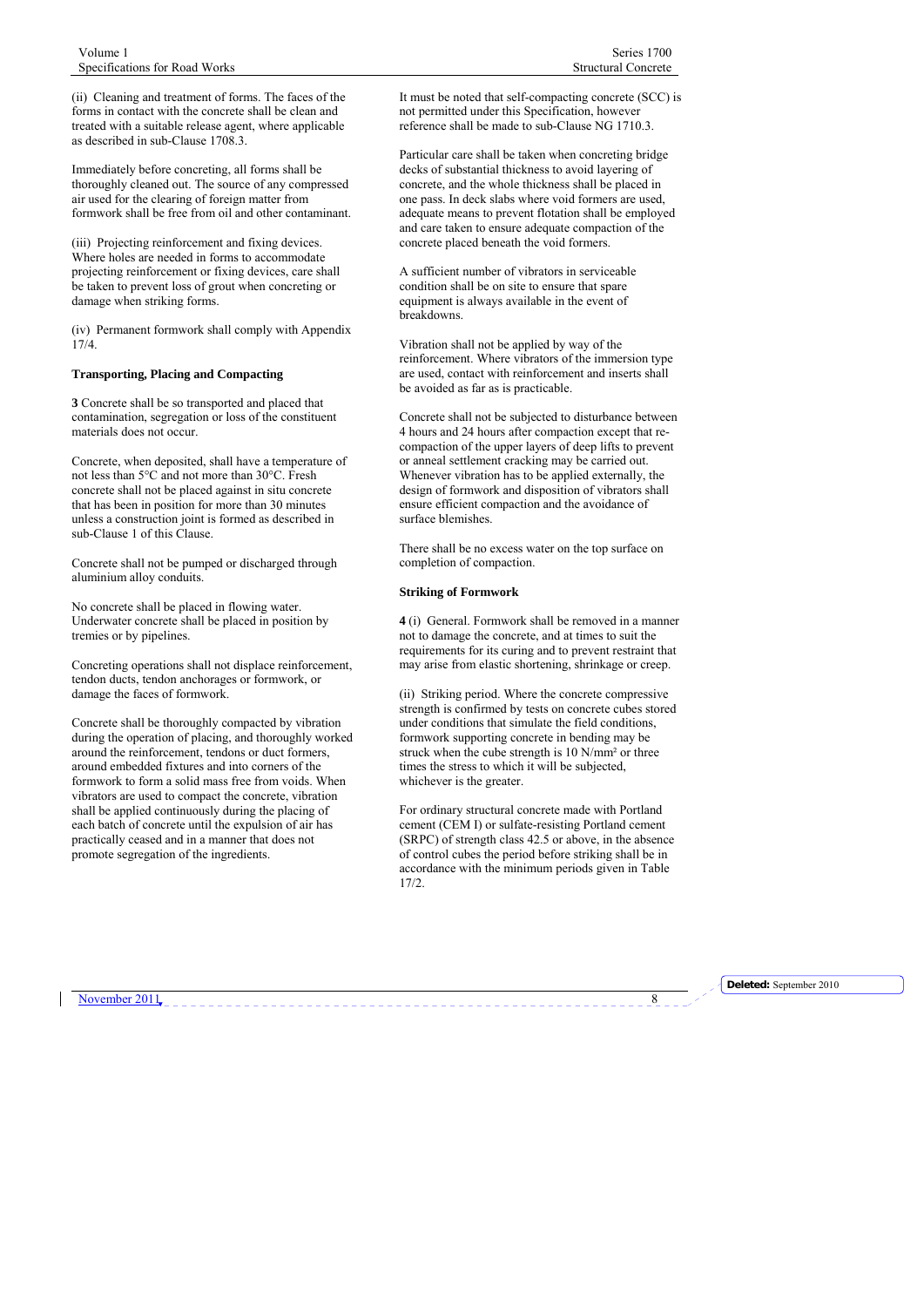# **TABLE 17/2: Minimum Period Before Striking Formwork (CEM I or SRPC Concrete)**

|                                                           | <b>Minimum Period Before Striking</b> |                   |                                                                       |
|-----------------------------------------------------------|---------------------------------------|-------------------|-----------------------------------------------------------------------|
|                                                           | Surface temperature of concrete:      |                   |                                                                       |
|                                                           | $16^{\circ}$ C                        | $7^{\circ}$ C     | $t^{\circ}$ C (any temp. between<br>$0^{\circ}$ C and $25^{\circ}$ C) |
| Vertical formwork to<br>columns, walls and large<br>heams | 12 hours                              | 18 hours          | 300 hours<br>$t + 10$                                                 |
| Soffit formwork to slabs<br>Props to slabs                | 4 days<br>10 days                     | 6 days<br>15 days | $100$ days<br>$t + 10$<br>250 days<br>$t+10$                          |
| Soffit formwork to Beams                                  | 9 days                                | 14 days           | 230 days<br>$t + 10$                                                  |
| Props to beams                                            | 14 days                               | 21 days           | 360 days<br>$t + 10$                                                  |

*Where surface temperatures of concrete fall outside or are likely to fall outside the above temperature ranges agreement shall be reached between the Contractor and Overseeing Organisation on appropriate striking times.* 

#### **Curing of Concrete**

**5** (i) Curing methods. Immediately after compaction and thereafter for the curing time, except where elevated temperature curing is used, concrete shall be protected against harmful effects of weather, including rain, and from drying out. The method of curing shall provide a suitable environment for the concrete to mature and prevent harmful loss of moisture.

The curing time shall be the number of days given in Table 17/3 unless the average surface temperature of the concrete during the required number of days falls below 10°C, in which case the period of curing shall be extended until the maturity of the concrete reaches the value given in the table.

The Contractor shall keep records of all curing liquids, compounds and membranes and their subsequent removal from the areas scheduled in Appendix 17/2. Where the Contractor proposes to use a curing liquid, compound or membrane on surfaces on which a waterproofing system is to be laid, it shall be completely removable.

Where the Contractor proposes the use of a curing liquid, compound or membrane on surfaces scheduled in Appendix  $17/2$ , it shall be of a film type that fully degrades by exposure to ultra-violet light without leaving any residue that is detrimental to the surface impregnation of the concrete.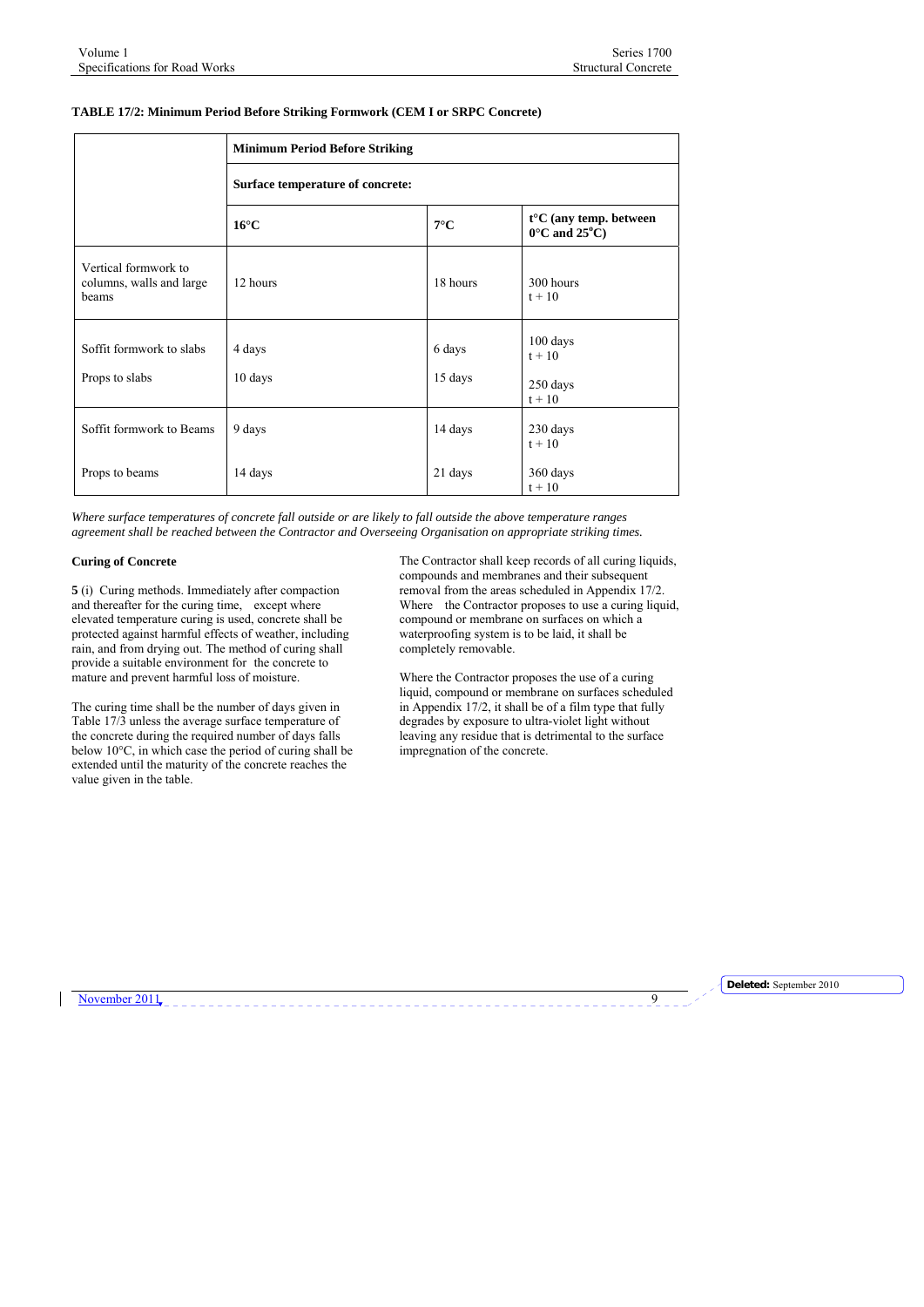# **TABLE 17/3: Minimum Periods of Normal Curing for Different Types of Cement**

| Conditions under which concrete is maturing | Number of days (where<br>the average surface<br>temperature of the<br>concrete exceeds $10^{\circ}$ C<br>during the whole period) |             |     |          | <b>Equivalent maturity</b><br>(degree hours). Note:<br>Calculated as the age of the<br>concrete in hours multiplied<br>by the number of degrees<br>Celsius by which the average<br>surface temperature of the<br>concrete exceeds $-10^0C$ |      | ×. |
|---------------------------------------------|-----------------------------------------------------------------------------------------------------------------------------------|-------------|-----|----------|--------------------------------------------------------------------------------------------------------------------------------------------------------------------------------------------------------------------------------------------|------|----|
|                                             | Other*                                                                                                                            | <b>SRPC</b> | PC. | $Other*$ | <b>SRPC</b>                                                                                                                                                                                                                                | PC   |    |
| 1. Hot weather or drying winds              |                                                                                                                                   | 4           | 3   | 3500     | 2000                                                                                                                                                                                                                                       | 1500 |    |
| 2. Conditions not covered by 1              | 4                                                                                                                                 | 3           | 2   | 2000     | 1500                                                                                                                                                                                                                                       | 1000 |    |

NOTE. Other\* includes all permitted cements except PC and SRPC.  $PC =$  Portland cement (CEM I). SRPC = Sulfate-resisting Portland cement.

(ii) Accelerated curing. Elevated-temperature curing  $\mathsf{l}$ as described below may be used only with Portland cement (CEM I) or sulfate-resisting Portland cement.

> (a) The formwork may be generally heated to no more than 20°C prior to the placing of concrete.

(b) Once placing is complete the concrete shall be left for 4 hours without additional heating. The concrete

temperature can then be raised at a maximum rate of 10°C per ½hour.

(c) The concrete temperature shall at no time exceed 70°C.

d) The rate of subsequent cooling shall not exceed the rate of heating.

(e) Cubes shall be manufactured and cured under identical conditions to those to which the concrete is subjected.

The use of accelerated curing methods for concrete containing other types of cement or any admixture shall not be used.

# **Cold Weather Work**

Not Used

#### **Hot Weather Work**

| Length        |         | <b>Variation</b><br>(mm) |
|---------------|---------|--------------------------|
| Up to $3m$    | $\pm$ 6 |                          |
| 3 to 4.5m     | $\pm$ 9 |                          |
| $4.5$ to $6m$ |         | $\pm$ 12                 |
|               |         |                          |

**7** During hot weather the Contractor shall ensure that the constituent materials of the concrete are sufficiently cool to prevent the concrete from stiffening in the interval between its discharge from the mixer and compaction in its final position.

Cement shall not be allowed to come into contact with water at a temperature greater than 60°C.

#### **Precast Concrete Construction**

8 (i) Manufacture off the Site. The Contractor shall give reasonable notice to the Overseeing Organisation in advance of the date of commencement of manufacture and casting of each type of member. A copy of all 28-day cube test results relating to the work shall be made available.

For all prestressed members, the Contractor shall obtain, not more than 7 days after the transfer of stress, a certificate showing the force and extension in the tendons after they were anchored, the strength and age of test cubes cast as described in sub-Clause 1724.4 (iv) and the minimum age in hours of the concrete at the time the stress was applied to the member.

For all prestressed pretensioned members the length, cross-section dimensions and straightness of precast concrete shall be measured at  $28 \pm 2$  days after casting. Unless otherwise stated, and notwithstanding the requirements of (iv) below, the allowable dimensional variations shall not exceed the following: Additional for every  $\pm$  6

subsequent 6m

Cross section (each direction) Up to 500mm  $\pm$  6

November 2011. 10

**Deleted:** September 2010

**Formatted:** Font: Bold **Formatted:** Font: Bold **Deleted: Deleted: c**

**Formatted:** Font: Bold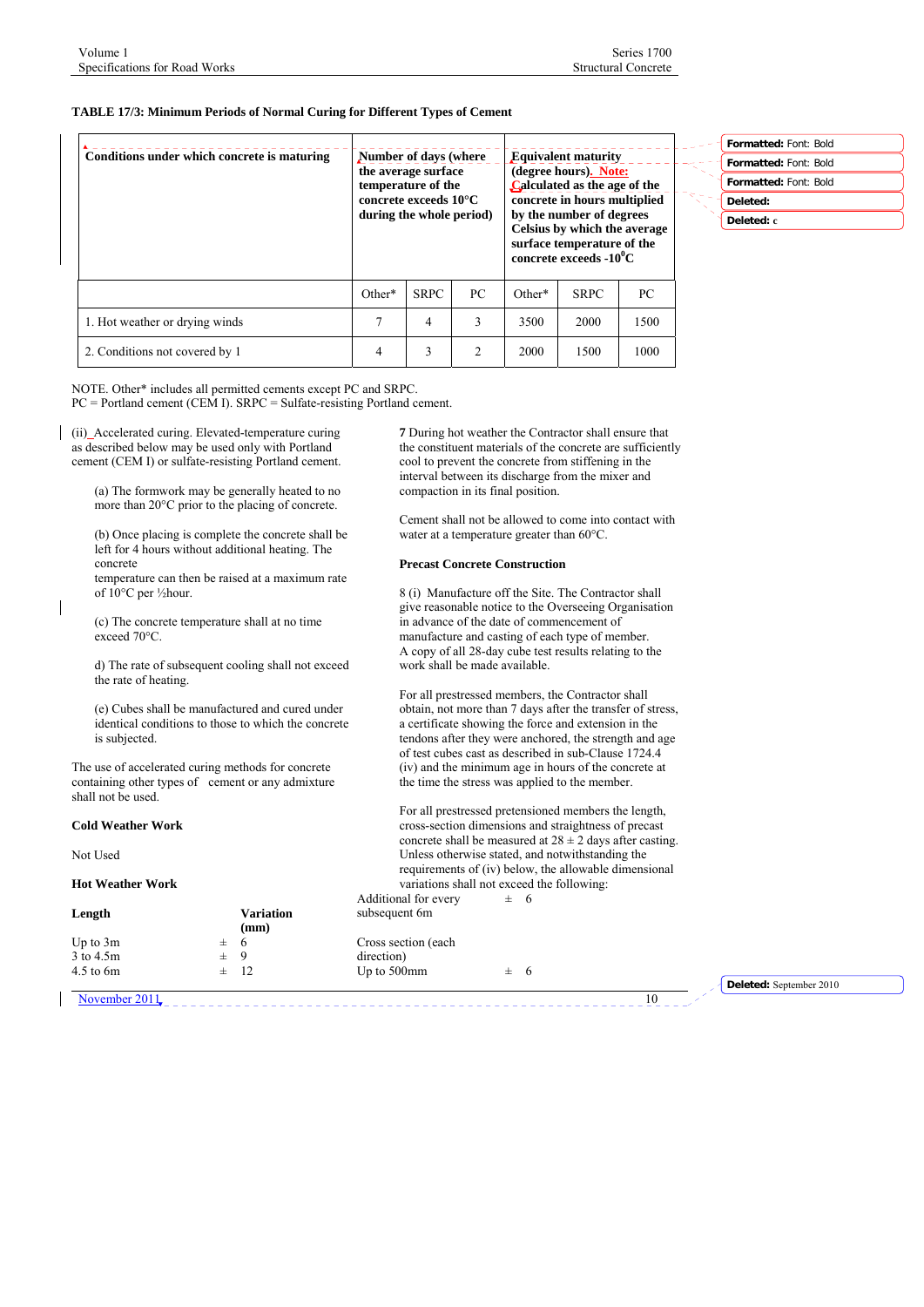<span id="page-10-0"></span>

| 士       | 9             |
|---------|---------------|
| 士       | $\mathcal{R}$ |
|         |               |
|         |               |
|         |               |
|         |               |
|         |               |
| $\pm$   | -6            |
| $\pm$ 9 |               |
|         | $\pm$ 12      |
| 士       | 6             |
|         |               |
|         |               |

The above allowable dimensional variations have not been taken into account in the bar schedules (Clause 1713 refers).

Where tests are to be carried out, no members to which the tests relate shall be dispatched to the Site until the tests have been satisfactorily completed.

All members shall be indelibly marked to show the member mark as shown on the Drawings (or agreed equivalent), the production line on which they were manufactured, the date on which the concrete was cast and, if they are of symmetrical section, the face that will be uppermost when the member is in its correct position in the Works. The markings shall be so located that they are not exposed to view when the member is in its permanent position.

Unless otherwise specified the vibrated top surface of precast concrete members which will subsequently receive in situ concrete shall be further prepared by one of the following methods as shown on the Drawings:

#### Class 1 surface preparation

The surface finish shall be in accordance with sub-Clause 1 of this Clause.

#### Class 2 surface preparation

The hardened surface shall be jetted with air or water to remove laitance and all loose material and no further roughening shall then be carried out (rough as cast).

(ii) Storage. When members are stored, they shall be firmly supported only at the points described in Appendix 17/4. The accumulation of trapped water

and deleterious matter in the units shall be prevented. Care shall be taken to avoid rust staining and efflorescence.

When a stack is several units high, packings shall be vertically above each other to prevent additional bending stresses in any unit. Where disfigurement would be detrimental, packing pieces shall not discolour or otherwise permanently damage the units.

(iii) Handling and transport. Members shall be lifted or supported only at points described in Appendix 17/4 and shall be handled and placed without impact.

(iv) Assembly and erection. In a composite slab bridge where precast beams are laid side by side with minimal gaps to form a deck:

(a) the difference in soffit level between adjacent units before the in situ concrete is placed shall nowhere exceed 5 mm for units up to 5 m in length or 10 mm for longer units:

(b) the width of the deck soffit shall be within + 25 mm of that shown on the Drawings;

(c)in adjacent spans, the continuity of line of the outside beams shall be maintained;

(d) the width of the gap between individual beams shall not exceed twice the nominal gap shown on the Drawings;

(e) the alignment of transverse holes shall permit the reinforcement or prestressing tendons to be placed without distortion.

The in situ concrete in composite slab bridges shall be placed in such a sequence that the advancing edge of the freshly deposited concrete over the full width of the deck, between longitudinal construction joints, is approximately parallel to the deck supports. Precast beams shall be prevented from moving laterally during the placing of the in situ concrete. The method of assembly and erection shall comply with any particular requirements in Appendix 17/4.

(v) Forming structural connections. The composition and water/cement ratio of the in situ concrete or mortar used in any connection and in the packing of joints shall be in accordance with the assembly instructions.

Levelling devices shall only be released or removed when the structural connection is complete and has achieved sufficient strength.

(vi) Protection. At all stages of construction, precast concrete units and other concrete associated therewith shall be properly protected to prevent damage to permanently exposed concrete surfaces, especially arrises and decorative features.

**1711 Concrete - Grouting and Duct Systems for Posttensioned Tendons** 

#### **Planning, Trials and Basic Requirements**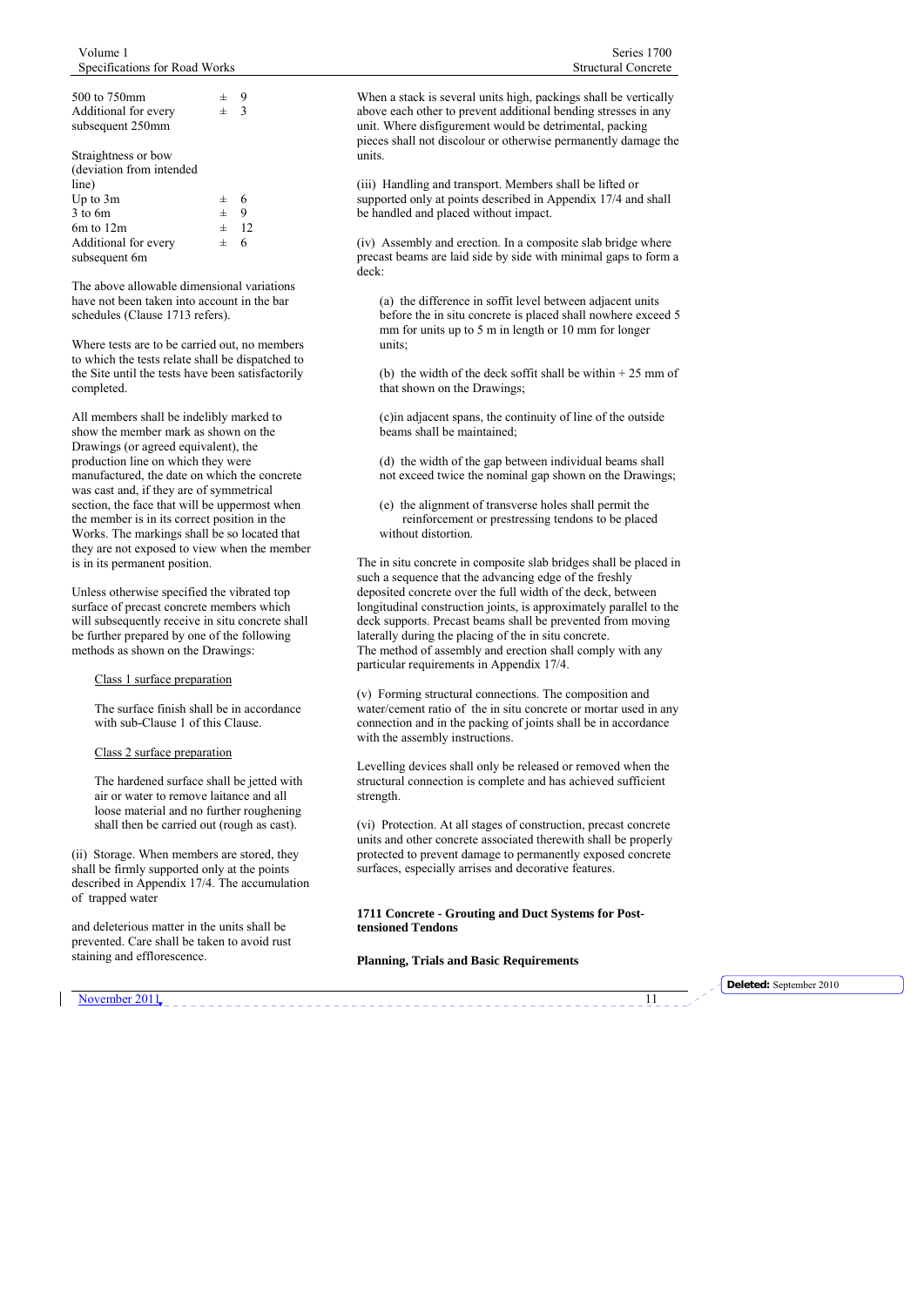**1** Site operations, including duct installation, stressing and grouting, shall be carried out by organisations certificated by UK CARES or an approved equivalent in accordance with the requirements of the UK CARES Scheme for the Supply and Installation of Post-tensioning Systems in Concrete Structures, or an approved equivalent scheme.

Grouts for protection of prestressing tendons shall be as required in Appendix 17/6 and defined in sub-Clause 1711.2.

The Contractor shall undertake full-scale trials of the grout mix and of the grouting operations as required in the Contract for duct installation, testing, concreting, grouting and any other associated requirements in accordance with the details described in Appendix 17/6. The trials are required to demonstrate that the grouting methods and procedures proposed by the Contractor shall ensure that grout fills the ducts and surrounds the prestressing steel.

The Contractor shall submit for acceptance of the Overseeing Organisation, a detailed method statement, at least 4 weeks prior to use in any trials or in the Works, covering proposed materials, ducts, anchorage and vent arrangements, personnel, equipment, grouting procedures and quality control.

Where full scale trials are required, these shall be commenced at least 56 days before the planned commencement of fixing ducts for prestressing for the permanent works unless specified otherwise in Appendix 17/6. The trials shall incorporate all relevant details of ducts, vents, duct supports, prestressing anchorages and couplers, prestressing strands, grout inlets and outlets. The tendons shall be sufficiently tensioned such that the strands within the duct take up a representative alignment. All systems, methods and materials are to be those proposed for the permanent works and shall have been submitted to the Overseeing Organisation as part of the detailed method statement required.

After three days the Contractor shall carefully cut or core the trial section to expose cross sections and longitudinal sections of the duct, anchorages and any other locations where required, or as further directed by the Overseeing Organisation, to demonstrate that the duct is satisfactorily grouted. A report shall be prepared by the Contractor giving full details of the trial, testing results and photographs of the exposed sections.

Grouting of the ducts shall be shown to leave no void which has either a dimension greater than 5% of the duct diameter measured in the radial direction of the duct or greater than 200 mm measured in the longitudinal direction of the duct (or appropriate dimension, in the case of oval ducts, anchorages etc) or which poses a risk to the protective system. The location of any voids with respect to grout vents and their adequate grouting and subsequent sealing, and the disposition of the steel tendons within the body of the grout shall be reported in writing by the Contractor to the Overseeing Organisation within 24 days.

Prestressing for the permanent works shall not be permitted without the prior written acceptance of the Overseeing Organisation to grouting procedures and formal acceptance of the results of the grouting trial.

The Contractor shall carry out a materials suitability assessment in accordance with sub-Clause 1711.2.

# **Grout Materials**

**2** The properties of the grout, made with the materials, and using the plant and personnel proposed for use on site, shall be assessed for suitability for the intended purpose. This assessment shall be carried out sufficiently in advance of grouting operations to enable adjustments to be made in use of materials or plant or personnel.

Grouts shall comply with the requirements in sub-Clause 1711.8. The materials' assessment shall consist of the preparation of the grout, made with the materials, and using the plant and personnel proposed for use on site, and the testing of it in accordance with sub-Clause 1711.9. The preparation shall be carried out under representative conditions of temperature expected on site. If grouting operations are likely to cover different seasons, the assessment shall be carried out for the expected range of temperatures.

No departures from the sources of the materials and procedures approved as a result of satisfactory trials will be permitted without the written approval of the Overseeing Organisation.

Grouts shall consist only of Portland cement (CEM I) complying with BS EN 197-1 Class 42.5N, admixtures complying with sub-Clause 1711.10 and water complying with BS EN 1008. Where proprietary pre-bagged grout is used it shall be mixed in accordance with the manufacturer's instructions.

Grouts shall not contain a chloride ion content of more than 0.1% by mass of the cement.

#### **Duct Systems**

**3** The system of ducts, duct connectors, grouting connections, vents, vent connections, drains, transitions to anchorages and caps for anchors shall form a complete encapsulation for the tendons which is resistant to the ingress of air and water. Ducts shall be of proven corrosion resistant durable material. Ducting which may degrade or corrode during the expected life of the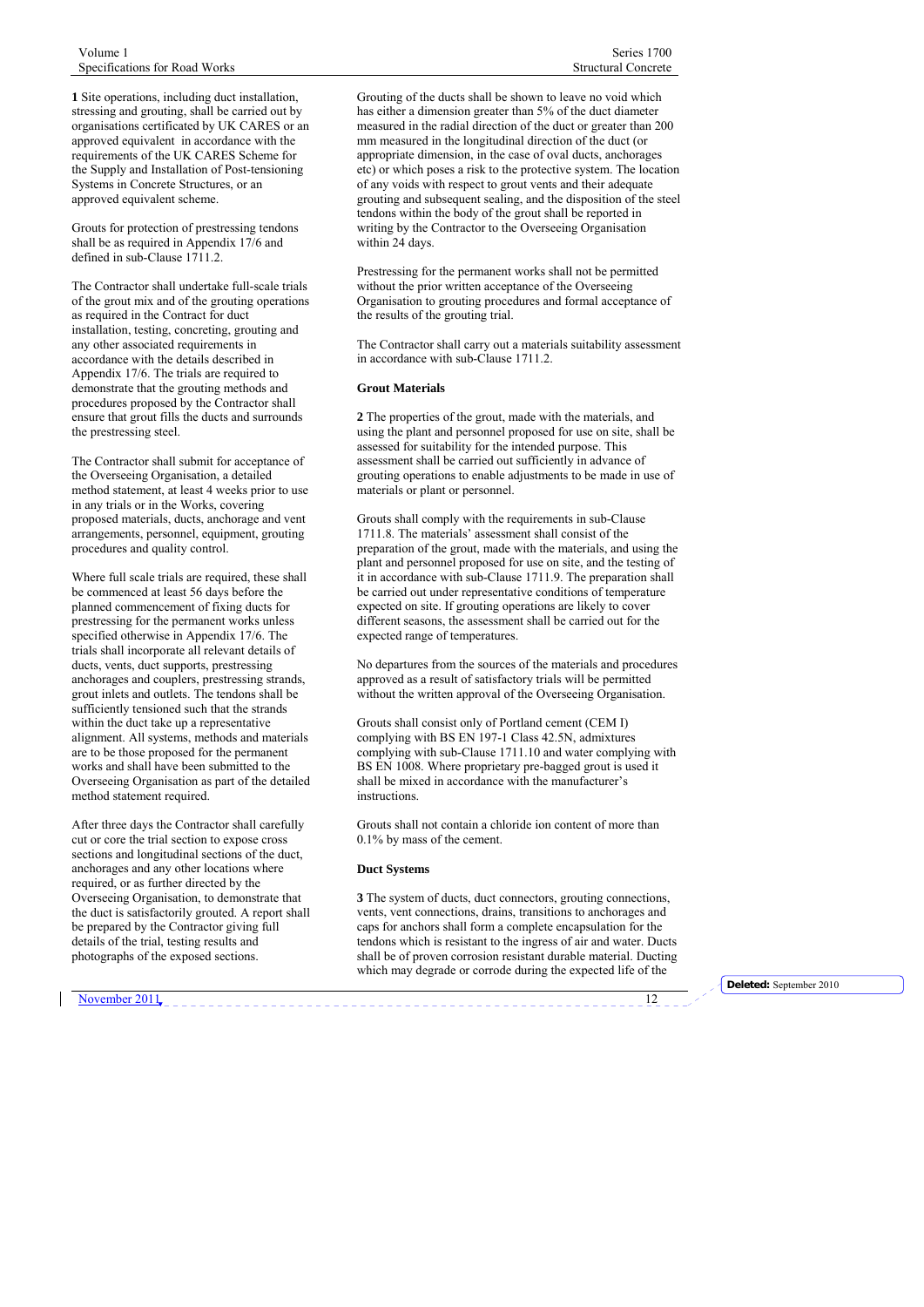structure shall not be permitted. The system shall be fully compatible with the prestressing anchorages, couplers and other details. Where ducts are nonconductive, metal parts of anchorages shall be electrically bonded to the adjacent reinforcement at each end of the tendon and electrical continuity of the structure over the length of the tendon shall be confirmed by testing. The following air pressure tests shall be carried out on site unless specified otherwise in Appendix 17/6.

#### **Duct Assembly Verification Tests**

Each complete duct system including vents, anchorages, anchorage caps, and where appropriate couplers and their connections, shall be air-pressure tested before concreting. Testing to a pressure of 0.01N/mm<sup>2</sup> unless otherwise specified in Appendix 17/6, shall demonstrate that the system is undamaged and has been correctly assembled. The testing shall demonstrate that a loss of pressure no greater than 10% occurs after 5 minutes, unless specified otherwise in Appendix 17/6.

The minimum manufactured wall thickness of ducting for internal tendons shall be 2 mm. The duct rigidity and type and spacing of fixings and supports shall be such as to maintain line, position and cross section shape during concreting. Local deformation of the duct at supports shall be avoided.

For external tendons the minimum wall thickness shall be 4 mm for durability, or such thicker wall as required to withstand grouting pressures of the particular duct configuration.

The Contractor shall provide evidence of testing to demonstrate the following requirements:

> (i) Wall thickness of ducts for tendons after tensioning of the tendons shall be not less than 1.5mm unless specified otherwise in Appendix 17/6

> (ii) For internal tendons the duct shall transmit full bond strength from the tendons to the surrounding concrete over a length no greater than 50-100 duct diameters or other such requirement as given in Appendix 17/6

(iii) The duct system shall comply, as a minimum, with the International Federation for Structural Concrete (fib) recommendations (Technical Report,

Bulletin No. 7) for 'Corrugated plastic ducts for internal bonded post-tensioning', and with other requirements of this Clause.

Vents providing an air passage of at least 15 mm internal diameter shall be provided at the anchorages and in the troughs and crests and beyond each intermediate crest in the direction of flow of the grout at the point where the duct is one half diameter lower than the crest, (but no further than 1m from the crest), unless otherwise described in Appendix 17/6. The maximum spacing of vents shall be 15m unless specified otherwise in Appendix 17/6.

The vent diameter and spacing may be varied in full-scale trials demonstrating the suitability of alternatives. The vents shall be rigidly connected to the ducts, and shall be capable of being closed and re-opened. Holes in the ducts shall be at least the internal diameter of the vents and shall be formed before pressure testing.

For external tendons the arrangement and detailing of the vents at positions within deflectors/diaphragms shall be proven by detailed testing.

Vents on each duct shall be identified by labelling and shall be protected against damage at all times.

Vents at high points shall extend to a minimum of 500 mm above the highest point on the duct profile unless described otherwise in Appendix 17/6.

#### **Grouting Equipment**

**4** Grouting equipment shall consist of a mixer, a storage reservoir and a pump with all the necessary connection hoses, valves, measuring devices for water, dry materials, admixtures and testing equipment.

The mixing equipment shall be capable of producing a grout of homogeneous consistency and shall be capable of providing a continuous supply to the injection equipment. The capacity of the equipment shall be such that each duct can be filled and vented without interruption and at the required rate of injection.

The injection equipment shall be capable of continuous operation and shall include a system for recirculating the grout when grouting is not in progress.

The equipment shall provide a constant delivery pressure; it shall have two pressure gauges and a pressure relief valve to prevent pressures exceeding  $1 \text{ N/mm}^2$ . All piping to the grout pump shall have as few bends, valves and changes in diameter as possible, and shall incorporate a sampling Tee with a locking-off valve.

The equipment shall be capable of maintaining pressure on completely grouted ducts and shall be fitted with a valve that can be locked off without loss of pressure in the duct.

During the grouting operation the Contractor shall provide adequate flushing-out plant to facilitate complete removal of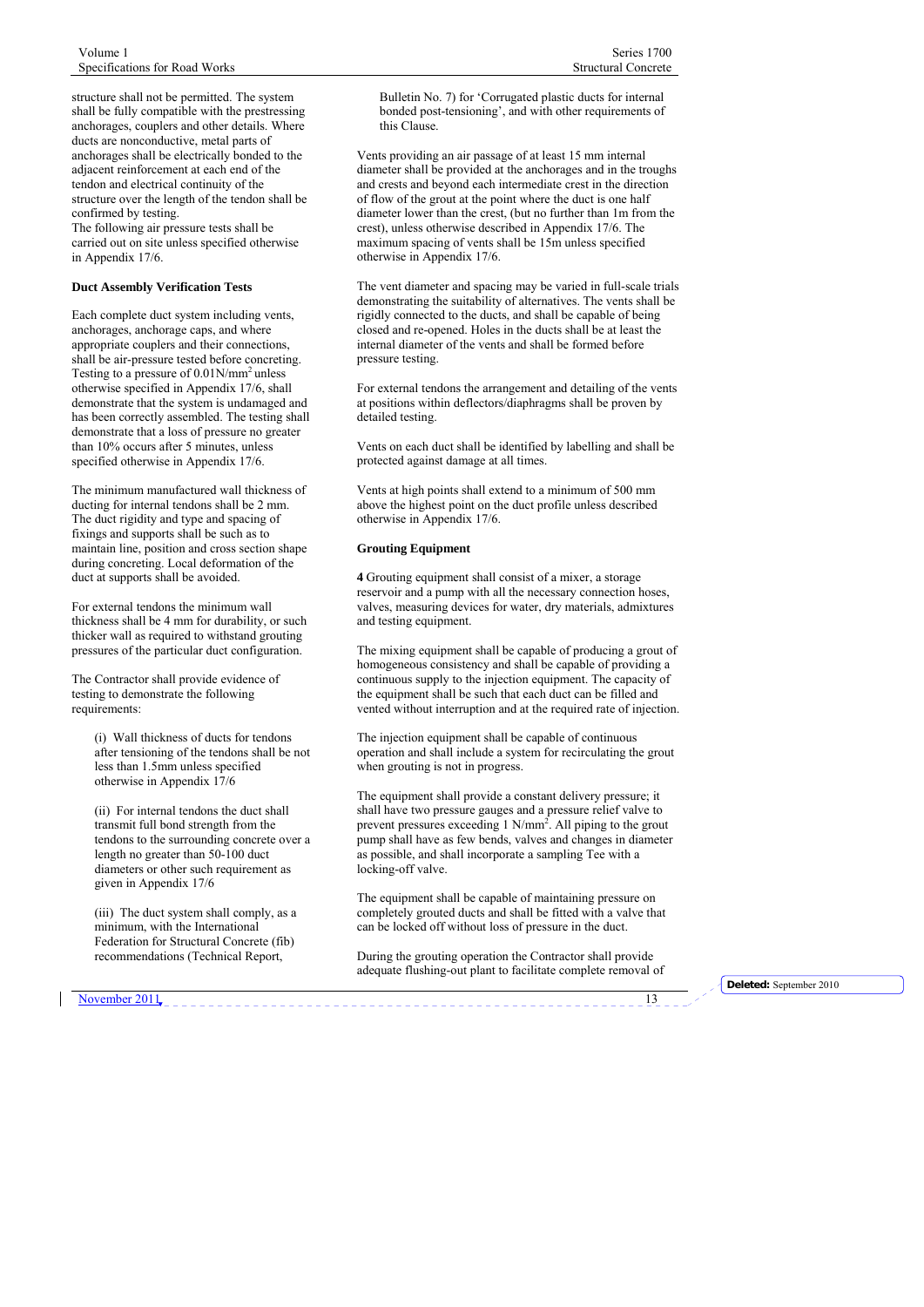the grout in the event of a breakdown of the grouting equipment or other disruption before the grouting operation has been completed. The Contractor shall demonstrate that this equipment is in full working order.

All equipment shall be kept free from build-up of adhering materials.

#### **Batching and Mixing of Grouts**

**5** All materials shall be batched by mass except the mixing water and liquid admixtures which may be batched by mass or by volume. Bagged materials shall be weighed before use, unless clearly weight marked with stated tolerance. The accuracy of batching shall be or have been (in case of pre-bagged materials):

- i.  $\pm 2\%$  for dry materials, cement and
- admixtures ii.  $\pm 1\%$  for mixing water

of the quantities specified. The total amount of mixing water shall include the water content of liquid admixtures.

Depending upon environmental or material influence (eg temperature, configuration of the tendon and properties of the materials used), the water/cement ratio shall be kept as low as possible having regard to the required plastic properties of the grout. Actual water/ cement ratios shall be recorded.

The material shall be mixed to produce a homogeneous grout and kept in slow continuous agitation until pumped into the duct. Unless manufacturers specify otherwise. water shall be added to the mixer first, followed by the dry materials which may be added as a whole or in part in sequence until the total quantities are added. The minimum mixing time determined from grouting trials shall be adhered to.

The temperature of freshly mixed grout shall be between 5°C and 30°C. The maximum temperature may be increased provided trials demonstrate that the grout meets the requirements of sub-Clause 1711.8.

#### **Injecting Grout**

**6** A check shall be made to ensure that the ducts, vents, inlets and outlets are capable of accepting injection of the grout. This check shall be achieved by blowing through the system with dry, oil-free air and testing each vent in turn.

Any water in the ducts shall be removed before grouting operations commence.

Grouting of the ducts shall be carried out within 28 days of installation of the tendon or as soon as is practicable thereafter, in which case additional measures shall be taken to avoid corrosion of the prestressing steel. The Overseeing Organisation's written agreement to commence grouting operations shall be obtained. Injection shall be continuous and the rate of injection slow enough to avoid segregation of the grout.

Grout shall only be injected from one end of the duct.

The method of injecting grout shall ensure filling of the ducts and that the tendons are surrounded by grout. Grout shall be allowed to flow from each vent and the remote end of the duct until its fluidity is visually equivalent to that of the grout being injected. In the event of disagreement, testing may be carried out in accordance with sub-Clause 1711.8.

Following this, a further 5 litres of grout at each vent, or such other requirement of Appendix 17/6, shall be vented into a clean receptacle and then discarded. The opening shall be firmly closed. All vents shall be closed in a similar manner one after another in the direction of the flow except that at intermediate crests the vents immediately downstream shall be closed before their associated crest vent.

The injection tubes shall then be sealed off under pressure with a pressure of 0.5 N/mm2 being maintained for at least one minute. Grout vents at high points shall be reopened immediately after 1 minute, while the grout is still fluid. Any escape of air, water or grout shall be recorded and reported immediately to the Overseeing Organisation. A further pumping of grout shall then be carried out to expel bleed water – and/or entrapped air. This shall be carried out with the vents open one at a time sequentially in the direction of grouting with a further 5 litres being released at each vent. In the event of disagreement over the quality of the vented grout, testing shall be undertaken immediately by the Contractor.

The injection tubes shall then be sealed off under pressure, with a pressure of 0.5 N/mm<sup>2</sup> being maintained for at least one minute.

The filled ducts shall not be subjected to shock or vibration for at least 24 hours from the time of grouting.

When the grout has set, the grout vents shall be temporarily reopened. If voids are apparent on inspecting vents at end caps, the Overseeing Organisation may require all or some of the end caps to be removed to demonstrate that they are satisfactorily filled with grout. End caps which have been removed shall then be replaced and permanently sealed against ingress of contaminants, such sealing to be proved to the Overseeing Organisation.

If the method of demonstrating filling of the anchorage caps involves their removal, a photographic record shall be made by the Contractor. The record shall clearly identify the individual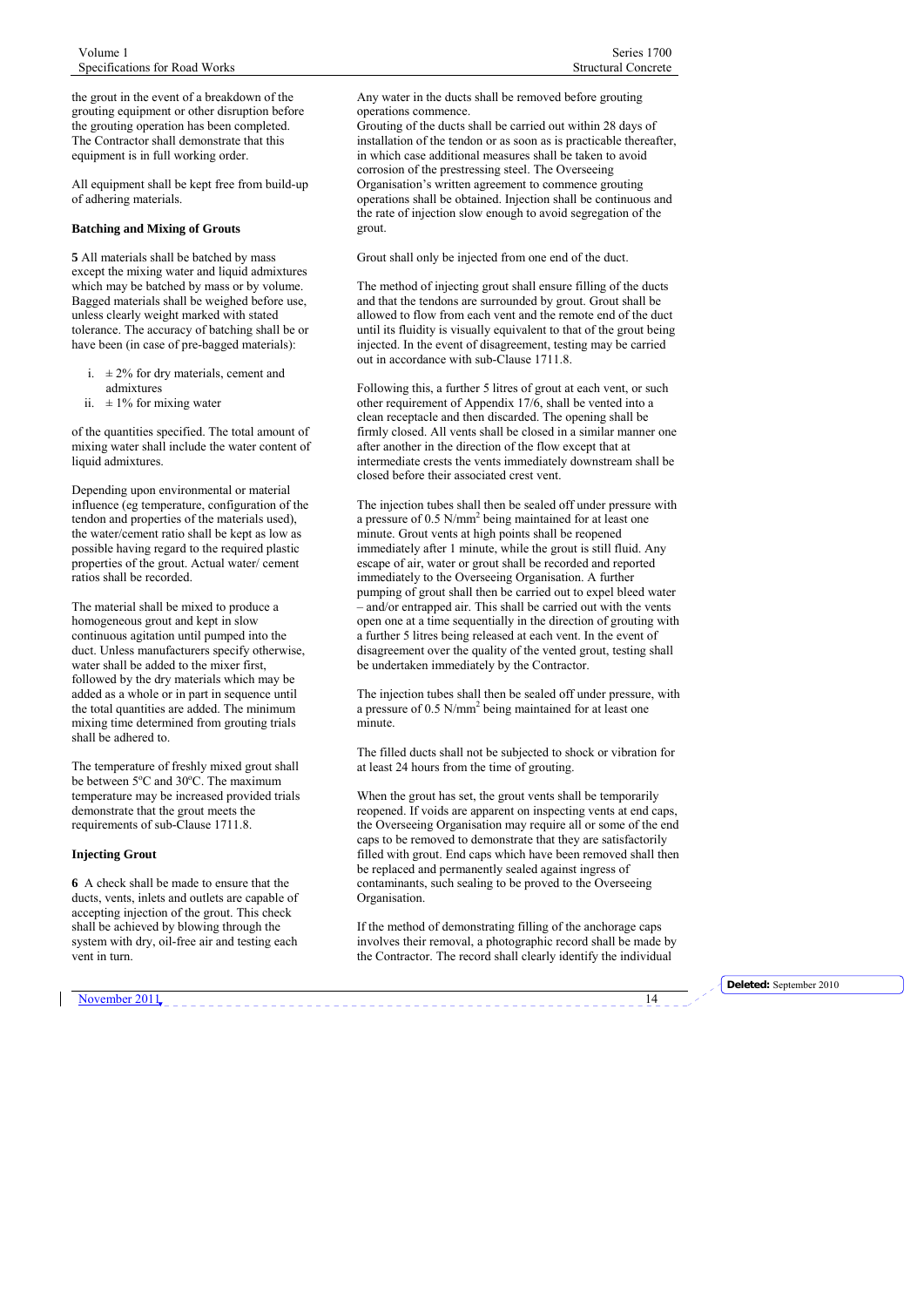anchorages, and shall be included in the report to the Overseeing Organisation.

If, in the opinion of the Overseeing Organisation, there is doubt that the ducts or any part of the system are not satisfactorily filled with grout, the Overseeing Organisation may require investigations to be carried out.

The Contractor shall keep full records of grouting for each duct in accordance with the certification scheme requirements for the installation of post-tensioning systems. Copies of these records shall be supplied to the Overseeing Organisation within 24 hours of completing grouting to each duct.

On completion of grouting, grout vents shall be positively sealed and waterproofed by a means separate from the concrete waterproofing.

# **Grouting During Cold Weather**

**7** When the ambient temperature is expected to fall below 5°C, accurate records shall be kept by the

Contractor of the maximum and minimum air temperatures, and the temperatures of the structural elements adjacent to the ducts to be grouted.

Grout shall not be placed when the temperature of the structural elements adjacent to the ducts is below 4°C, or is likely to fall below 4°C during the following 48 hours, unless the element is heated so as to maintain the temperature of the placed grout above 5°C for at least 48 hours.

Methods of heating shall be to the acceptance of the Overseeing Organisation.

Ducts shall not be warmed with steam.

#### **Properties of Grout**

**8** The following criteria shall apply:

#### **Fluidity**

When tested by the method specified in sub-Clause 1711.9, the fluidity of the grout shall meet the criteria given in Table 17/4. Additionally, the fluidity (flow cone passage time) at outlets shall not vary from that of the injected grout by more than 20%.

#### **TABLE 17/4: Test Requirements for Fluidity of Grout**

| <b>Test Method</b>                                                                                    | Cone                   |
|-------------------------------------------------------------------------------------------------------|------------------------|
| Fluidity immediately after<br>mixing                                                                  | $<$ 25 s<br>(see note) |
| Fluidity at the end of the<br>injection period subject to a<br>minimum of 30 minutes<br>after mixing* | $<$ 25 s<br>(see note) |
| Fluidity at duct outlet                                                                               | >10 s                  |

\* Mixing time shall be measured from the time when all of the materials are in the mixer. For pre-bagged grout the minimum time shall be 90 minutes.

NOTE: For grouts prepared in some mixers which have a high shear mixing action, the upper limits given in Table 17/4 may be increased to 50 s. The mixer and these limits shall be subject to the acceptance of the Overseeing Organisation.

#### **Bleeding**

When tested by the method referred to in sub-Clause 1711.9 the bleeding for grout shall be less than 1% of the initial volume of the grout and the average of 4 successive results shall be less than 0.3%. Testing shall be carried out at 24 hours.

#### **Volume Change**

The volume change assessed may be either an increase or decrease. When tested in accordance with the method referred to in sub-Clause 1711.9 the volume change of grout shall be within the range -  $0\%$  to + 5%.

# **Strength**

The compressive strength of 100 mm cubes made of the grout shall exceed 27  $N/mm^2$  at 7 days. Cubes shall be made, cured and tested in accordance with BS EN 12390-1 and BS EN 12390-3.

#### **Sieve Test**

The grout shall contain no lumps. This shall be verified by testing as referred to in sub-Clause 1711.9.

# **Sedimentation Test**

When tested by the method referred to in sub-Clause 1711.9 the grout shall not exhibit variation in density from top to bottom of a single test sample in excess of 5%.

#### **Testing of Grout**

**9** General. Suitability and acceptance tests for the properties of grout shall be determined in accordance with the Concrete Society Technical Report 47 "Durable Bonded Post-Tensioned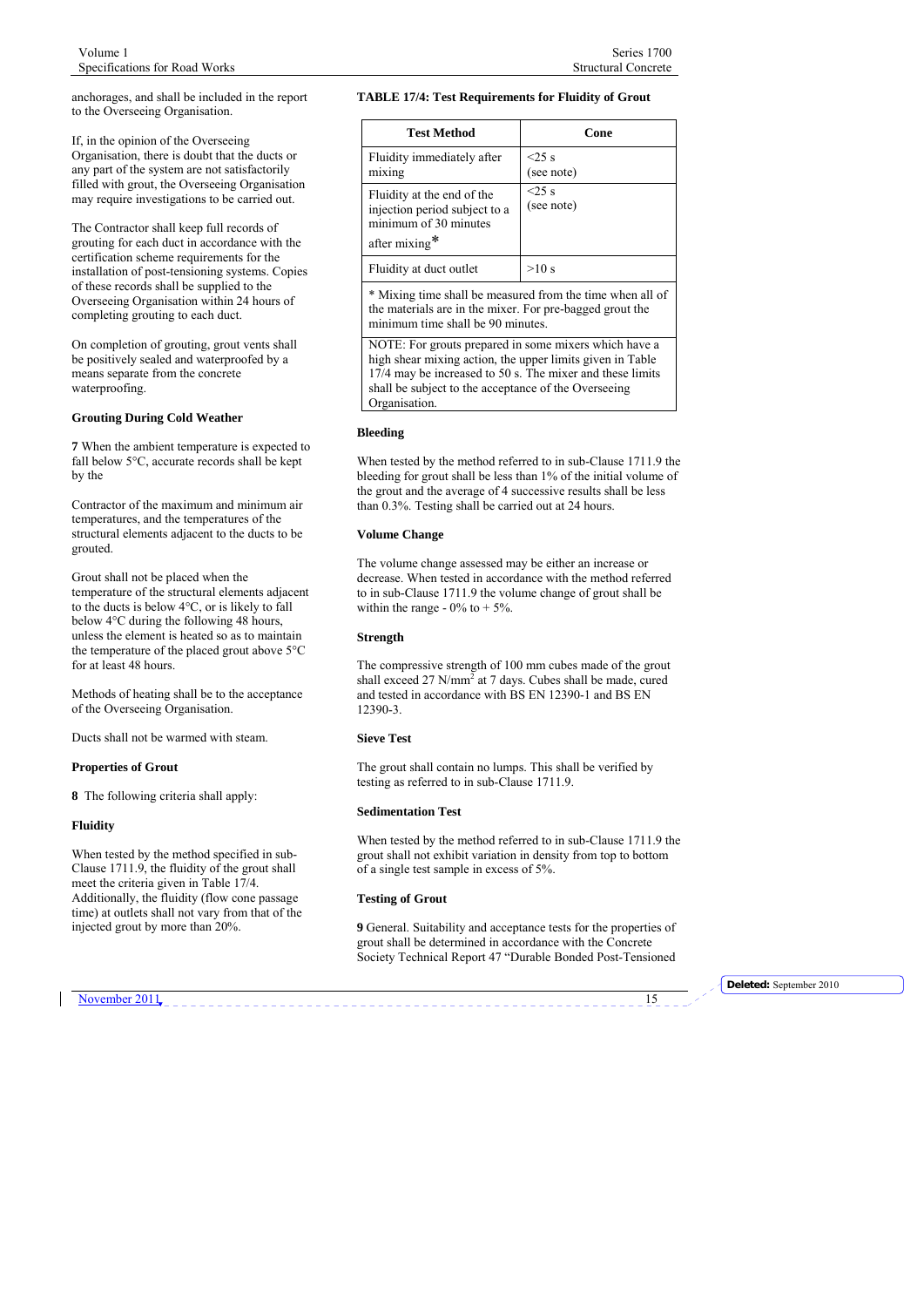<span id="page-15-0"></span>Concrete Bridges" 2nd edition. The testing requirements are summarised in Table 17/5.

#### **TABLE 17/5: Minimum Test Requirements for Grout Admixtures**

| <b>Suitability Testing</b>                                 |                                                                                                                                                                                                                                                                                   |
|------------------------------------------------------------|-----------------------------------------------------------------------------------------------------------------------------------------------------------------------------------------------------------------------------------------------------------------------------------|
| Fluidity                                                   | Sampled immediately<br>after mixing, one test.<br>After estimated time to<br>grout duct or minimum<br>of 90 mins from initial<br>mixing. Two tests<br>averaged in both cases.                                                                                                     |
| <b>Bleed Volume</b><br>change<br>Sedimentation<br>Strength | Each sampled<br>immediately after<br>mixing, 3 tests averaged.                                                                                                                                                                                                                    |
| <b>Acceptance Testing</b>                                  |                                                                                                                                                                                                                                                                                   |
| Fluidity<br><b>Bleed Volume</b><br>Change Strength         | Sampled immediately<br>after mixing, one test<br>from mixer. After flow<br>through duct, one test<br>from each anchorage<br>outlet. On completion,<br>one test from the mixer.<br>One tests per day or one<br>per 1.5 m3 of grout<br>unless otherwise agreed<br>by the Overseeing |
| Sedimentation                                              | Organisation.<br>One test per day for site<br>bateched grout, or one<br>test per pre-bagged<br>supplied batch (by<br>manufacturer's reference<br>number); subject to a<br>minimum of one test per<br>continuous grouting<br>operation.                                            |

#### **Admixtures**

**10** The following criteria shall apply:

#### **General**

Admixtures shall be used where required to achieve a low water/cement ratio and impart good fluidity, minimum bleed and volume stability or expansion to the grout to comply with sub-Clause 1711.8. For site batched grout admixtures shall be added on site during the mixing process and used in accordance with the manufacturer's recommendations. For prebagged grout the admixtures shall form a pre-blended

#### **Types**

component.

Admixtures are divided into two types, expanding and nonexpanding and they may be used to obtain the required grout performance. Admixtures used in combination shall be checked for compatibility by the Contractor, and reported to the Overseeing Organisation for acceptance.

#### **Chemical Composition**

Admixtures shall not contain substances in quantities that will adversely affect the grout or cause the grout to promote corrosion of the prestressing steel by rusting, pitting, stress corrosion or hydrogen embrittlement.

#### **Material requirements**

The admixture shall not segregate and shall be uniform in colour. The composition shall not change and the supplier shall operate a quality system complying with BS EN ISO 9001. The quality system shall be certified by a third party accredited by an appropriate organisation in accordance with sub-Clauses 105.3 and 105.4.

Where appropriate, admixtures shall comply with BS EN 934- 4. Other admixtures shall be permitted provided they satisfy Clause 8 of BS EN 934-2 and full account is taken of their effects on the finished product and their fitness for purpose. Data on their suitability, including previous experience with such materials, shall be made available and records of the details and performance of such materials shall be maintained.

It must be noted that additional information beyond that required by Clause 8 of BS EN 934-2 must be provided by the manufacturer for admixtures bearing CE marking (See ZA.2.2 and ZA.3 of BS EN 934-2).

#### **Dosage**

The optimum dosage of any admixture shall be determined by trial mixes with the cement to be used in the grout. This dosage shall be expressed as percent by mass of the cement. It shall be within the range recommended by the supplier and shall not exceed 5% by mass of the cement. The method of measuring dosage and checking weights of pre-packed dry materials shall comply with sub-Clause 1711.5 or as otherwise agreed with the Overseeing Organisation.

#### **1712 Reinforcement - Materials**

#### **Hot Rolled and Cold Worked Carbon Steel Bars**

**1** All hot rolled and cold worked steel bars specified shall conform to BS EN 10080 and BS 4449 (Grade B500B or B500C) and shall be cut and bent in accordance with BS 8666. The bars shall be obtained from a firm holding a valid UK CARES (or fully equivalent scheme) certificate of approval. **Deleted:** September 2010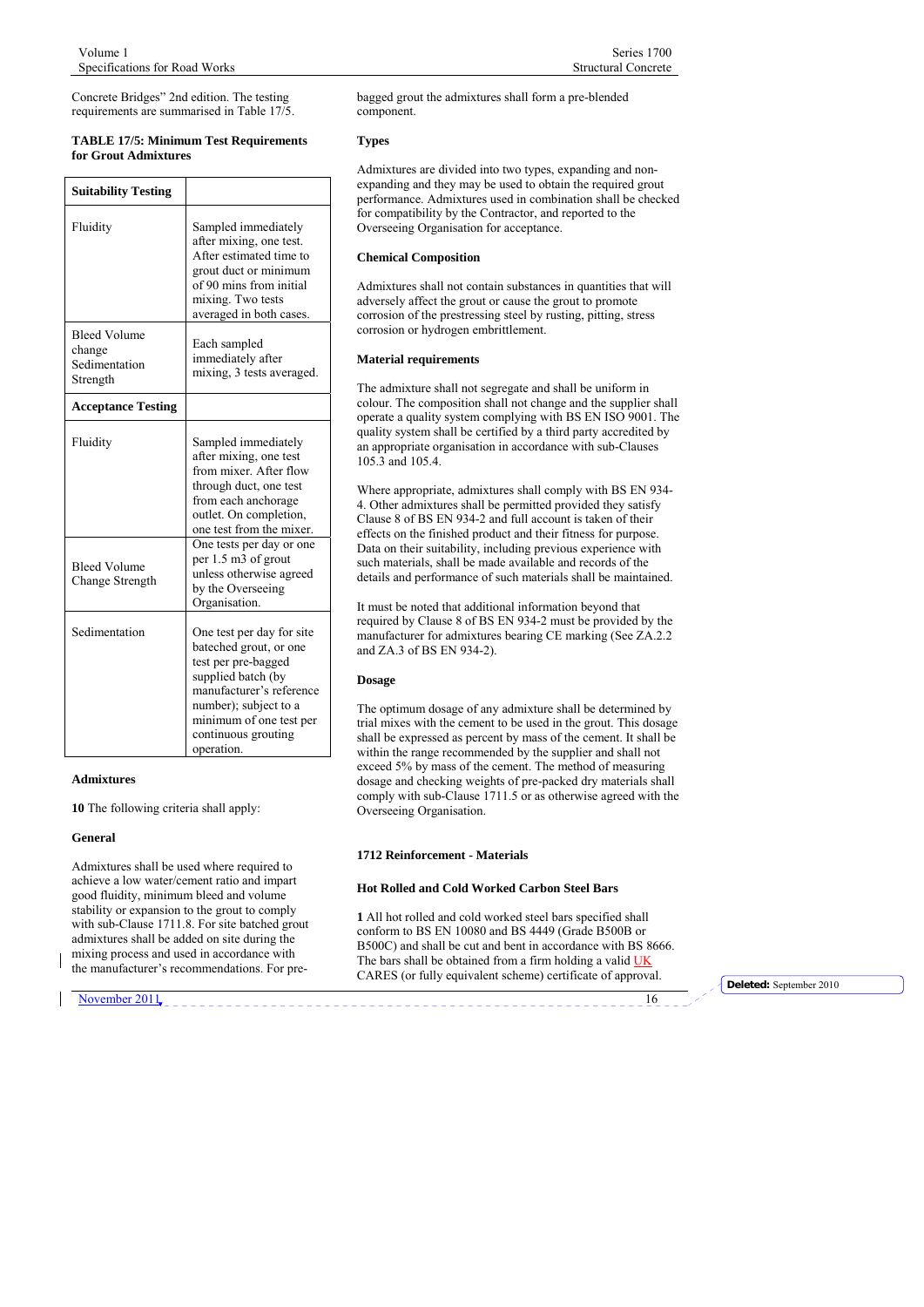<span id="page-16-0"></span>**2** Hot rolled and cold worked carbon steel bars shall conform to BS EN 10080 and BS 4449 except that no bar shall contain a flash weld.

#### **Steel Wire**

**3** Steel wire shall only be used in precast concrete products and shall conform to BS EN 10080 and BS 4482 (Ribbed, Grade 500). Steel wire shall have a minimum nominal diameter of 8 mm and shall be obtained from a firm

holding a valid UK CARES (or fully equivalent scheme) certificate of approval for the production and supply of steel wire.

# **Steel Fabric**

**4** Steel fabric reinforcement shall conform to BS EN 10080 and BS 4483 (Grade B500A, B500B or B500C) and shall be cut and bent in accordance with BS 8666. Steel fabric reinforcement shall have a minimum nominal bar size of 6 mm (8 mm for Grade B500A) and shall be obtained from a firm holding a valid UK CARES (or fully equivalent scheme) certificate of approval for the production and supply of steel fabric reinforcement. Steel fabric reinforcement shall be delivered to site in flat mats or pre-bent.

#### **Stainless Steel Reinforcement**

**5** All stainless steel reinforcement shall conform to BS 6744 and shall be cut and bent in accordance with BS 8666 and shall be obtained from companies holding valid CARES (or fully equivalent scheme) certificates of approval for the production and supply of stainless steel reinforcement.

**6** Stainless steel reinforcement shall be ribbed Grade 500 conforming to BS 6744.

## **Bond Strength**

**7** For hot rolled and cold worked carbon steel bars, and for steel fabric reinforcement, the bond property requirements of BS 4449 shall be complied with based on the surface geometry requirements of that standard. For steel wire, the bond property requirements of BS 4482 shall be complied with based on the surface geometry requirements of that standard.

**1713 Carbon Steel Reinforcement and Stainless Steel Reinforcement - Bar Schedule Dimensions - Cutting and Bending** 

**1** The bar schedules are based on the dimensions of the concrete and the nominal cover to the reinforcement shown on the Drawings. The reinforcement shall be cut and bent within the tolerances given in BS 8666 but this shall not relieve the Contractor of his responsibility for the correct fit of the reinforcement and the achievement of the required cover as described in Clause 1714.

Bending of reinforcement at temperatures below 5°C or in excess of 100°C shall not be carried out.

Re-bending of carbon steel bars and fabric reinforcement on site shall not to be permitted.

Re-bending of stainless steel reinforcement bars on site shall not be permitted.

Site storage of reinforcement shall ensure that it is clear of the ground and covered with a waterproof sheeting or fixed cover, in order to reduce contamination and excess corrosion prior to placement.

# **1714 Reinforcement – Fixing**

**1** Reinforcement shall be secured against displacement. Unless specified otherwise, the actual concrete achieved cover shall be not less than the required minimum cover derived from the exposure class Tables in BS 8500-1, and including any allowance for longer durability required under clause A5 of BS 8500-1. The maximum achieved cover shall not be more than the nominal cover as defined in BS 8500-1, including the stated fixing tolerance ∆*c*.

Bars in inner layers shall be located as shown on the Drawings; they shall be in close contact with the bars of the outer layer, unless otherwise indicated. Welding of carbon steel reinforcing bars for fixing purposes shall be in accordance with Clause 1717. Welding of stainless steel reinforcement bars shall not be permitted.

Cover blocks shall be of comparable strength, durability and appearance to the surrounding concrete. They shall match the mix proportions of the adjacent material so far as is practicable. They shall ensure that the reinforcement is correctly positioned and shall be as small as possible consistent with their purpose, and designed so that they will not overturn or be displaced when the concrete is placed. Reinforcement spacers and chairs shall be produced and fixed in accordance with the Concrete Society Report CS 101.

Wire cast in the block for the purpose of tying it to the reinforcement shall be as described below.

Spacer blocks (categorised as heavy in the Concrete Society Report CS101) shall be factory produced. Site produced concrete or mortar spacers shall not be used.

Projecting ends of ties or clips shall not encroach into the concrete cover. Tying wires shall be 1.2 mm diameter stainless steel wire throughout the structure excepting any locations as **Deleted:** September 2010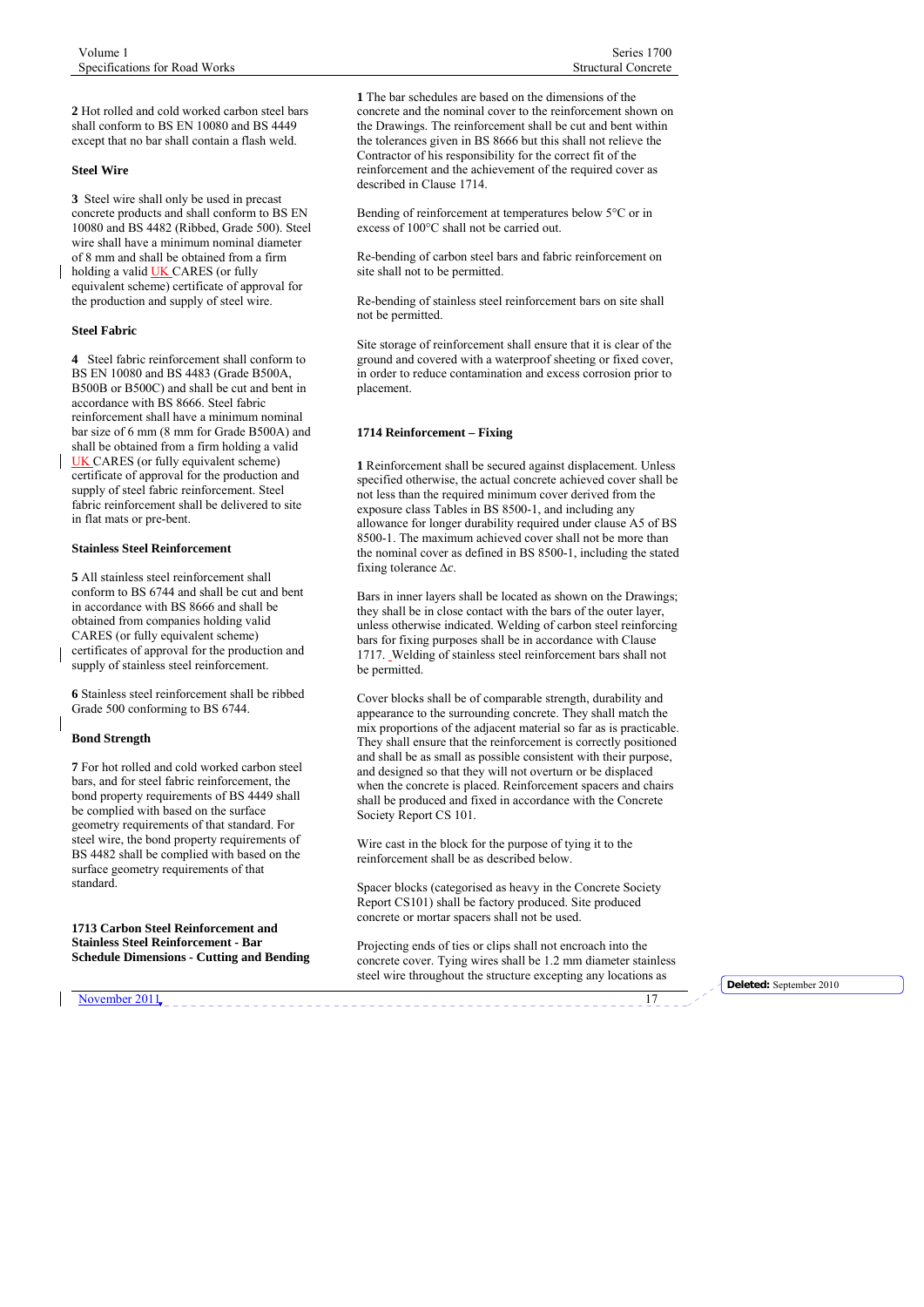<span id="page-17-0"></span>described in Appendix 17/4 where 1.6 mm soft annealed iron wire may be used. Stainless steel tying wire shall be used when tying stainless steel reinforcement.

The Contractor shall provide access and carry out a cover measurement survey of all reinforced concrete surfaces within the 24 hour period following the removal of formwork. The cover measurement survey shall be carried out on a 500 mm grid over the whole structure in general accordance with BA 35 (DMRB 3.3).

# **1715 Reinforcement - Surface Condition**

**1** Immediately before concrete is placed around it, reinforcement shall be free from mud, oil, paint, retarder, release agent, loose rust, loose mill scale, snow, ice, grease or any other substance that can be shown to have an adverse chemical effect on the steel or concrete, or to reduce the bond between the steel and the concrete.

#### **1716 Reinforcement - Laps and Joints**

**1** Laps and joints shall be made only where shown on the Drawings, except in the case where additional laps or splice bars are required and the Overseeing Organisation's approval has been obtained.

**2** Where reinforcing bars are required to be coupled the coupling system shall have a current British Board of Agrément Roads and Bridges Certificate or CARES Certificate of Product Assessment and shall be sourced from a firm holding relevant valid CARES (or fully equivalent scheme) certificate of approval. Couplers shall comply with cover requirements of sub-Clause 1714.1.

#### **1717 Reinforcement - Welding**

#### **General**

**1** Welded reinforcement, other than steel fabric reinforcement, shall not be incorporated in the Permanent Works unless permitted in Appendix 17/4. When required, the Contractor shall demonstrate that at each location the fatigue life, durability and other properties of the member are not adversely affected by the proposal.

November 2011

Site welding of stainless steel reinforcement bars shall not be permitted.

#### **Flash Butt Welding for Carbon Steel**

**2** Flash butt welding shall only be carried out with an appropriate combination of flashing, heating, upsetting and annealing and subject to the demonstration of the satisfactory performance of trial joints. Only those machines that automatically control this cycle of operations shall be used.

#### **Manual Metal-arc Welding for Carbon Steel**

**3** Metal-arc welding shall be carried out in accordance with BS 7123 and the recommendations of the reinforcement manufacturer, subject to the demonstration of the satisfactory performance of trial joints.

#### **Other Methods of Welding for Carbon Steel**

**4** Other methods of welding may be used subject to the demonstration of the satisfactory performance of trial joints.

# **Strength of Structural Welded Joints**

**5** The strength of all structural welded joints shall be assessed following tests on trial joints to establish the minimum specified mechanical properties of the joint. Tests shall be carried out by an independent testing body accredited in accordance with sub-Clauses 105.3 and 105.4 or as otherwise indicated by the Overseeing Organisation.

#### **1718 Prestressing Tendons - Materials**

#### **Steel Wire**

**1** Steel wire shall comply with BS 5896.

Cold Worked High Tensile Alloy Bar

**2** Cold worked high tensile alloy steel bars for prestressed concrete shall comply with BS 4486.

#### **Stress-relieved Seven-wire Strand**

**3** Stress-relieved seven-wire strand shall comply with BS 5896 or have properties that are not inferior.

#### **Sampling and Testing**

**4** When it is proposed to use super strand complying with BS 5896 : Table 6, or other than the lowest strength  $3, 4, 5, 6$  or 7 mm diameter wires complying with BS 5896 Tables 4 or 5 the following shall apply:

(i) A sample shall be taken from each reel of material proposed for use in the Works.

(ii) A reel shall only be accepted if both the breaking load and the 0.1% proof load of the sample exceeds the **Deleted:** September 2010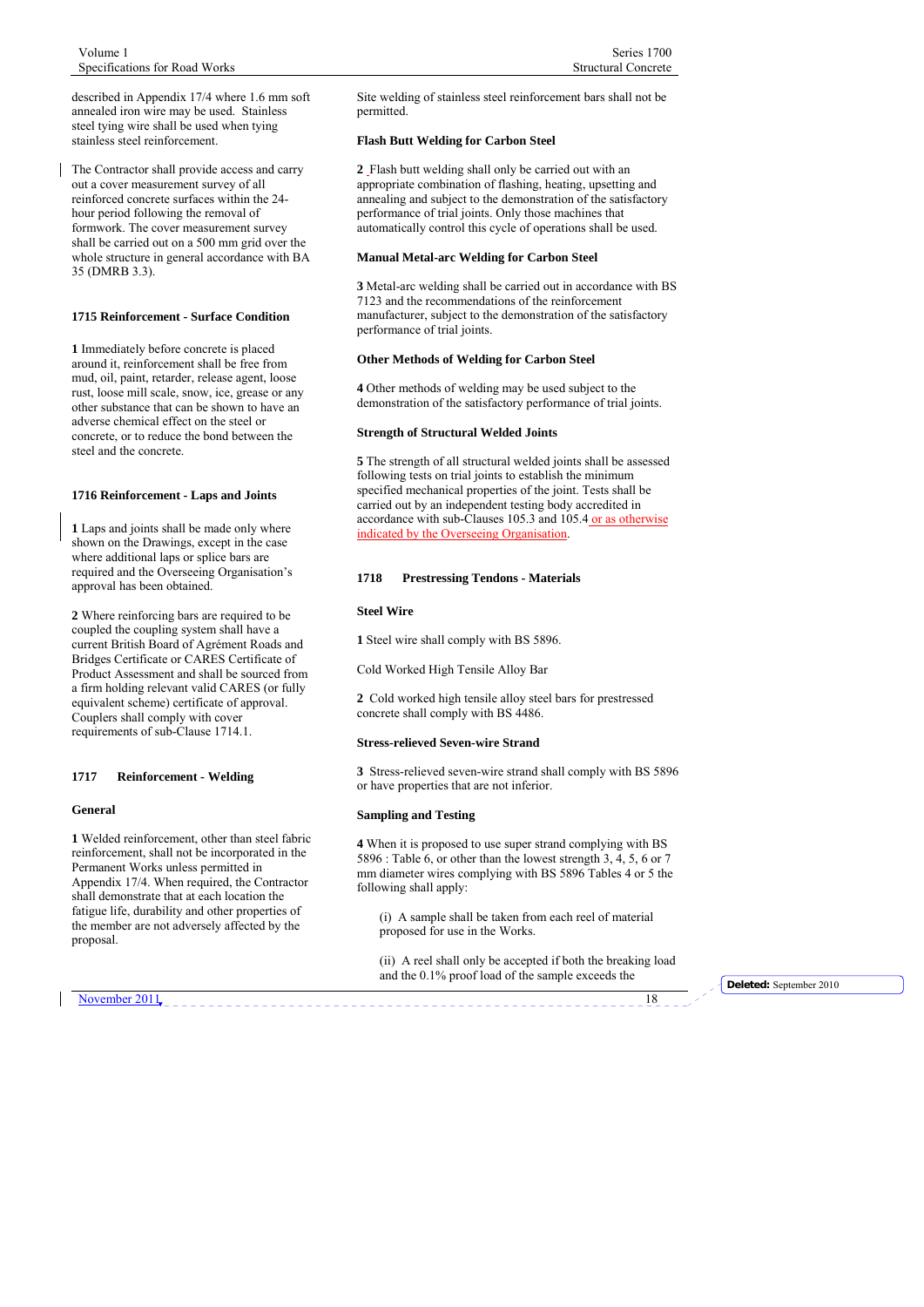<span id="page-18-0"></span>specified characteristic loads given in Tables 4 or 6. In the case of Table 5 this requirement shall apply to the breaking load and the load at 1% elongation.

**5** Where scheduled in Appendix 1/5, the Contractor shall arrange for samples of the steel intended for use in the Permanent Works to be tested at a testing laboratory appropriately accredited by an appropriate organisation in accordance with sub-Clauses 105.3 and 105.4.

## **1719 Prestressing Tendons - Handling and Storage**

**1** Care shall be taken to avoid mechanically damaging, work-hardening or heating prestressing tendons while handling. All prestressing tendons shall be stored clear of the ground and protected from the weather, from splashes from any other materials, and from splashes from the cutting operation of an oxyacetylene torch, or arc-welding processes in the vicinity.

In no circumstances shall prestressing tendons after manufacture be subjected to any welding operation, or heat treatment or metallic coating such as galvanizing. This does not preclude cutting as described in Clause 1722.

#### **1720 Prestressing Tendons – Surface Condition**

**1** Prestressing tendons and internal and external surfaces of sheaths or ducts shall be clean and free from pitting at the time of incorporation in the work. Slight surface rusting is acceptable.

# **1721 Prestressing Tendons - Straightness**

# **Wire**

**1** Low relaxation and normal relaxation wire shall be in coils of sufficiently large diameter to ensure that the wire pays off straight, except that in cases where straight as-drawn wire is not essential, wire in small-diameter coils (corresponding to the diameter of the blocks in the drawing machine) may be used.

## **Strand**

2 Prestressing strand, however manufactured, shall be in coils of sufficiently large diameter to ensure that the strand pays off straight.

# **Bars**

**3** Prestressing bars as delivered shall be straight. Any small adjustments for straightness that are necessary on Site shall be made by hand. Bars bent in the threaded portion shall be rejected. Any straightening of bars shall be carried out cold but at a temperature of not less than 5°C. Any necessary warming shall be by means of steam or hot water.

# **1722 Prestressing Tendons - Cutting**

**1** All cutting of wire, strand or bar shall be carried out using either:

> (i) a high-speed abrasive cutting wheel, friction saw or equivalent mechanical method at not less than one diameter from the anchor; or

(ii) an oxy-acetylene cutting flame, using excess oxygen to ensure a cutting rather than a melting action, not less than 75 mm from the anchor. The temperature of the tendon adjacent to the anchor shall not be greater than 200°C. Care shall be taken that neither the flame nor splashes come into contact with the anchorages or tendons.

#### **1723 Prestressing Tendons - Positioning ofTendons, Sheaths and Duct Formers**

**1** Tendons, sheaths and duct formers shall be accurately located and maintained in position both vertically and horizontally as shown on the Drawings. Unless otherwise described in Appendix 17/4 the tolerance in the location of the centre line of sheath or duct shall be  $\pm$  5 mm.

Where tendons are described in the Contract as debonded from the concrete they shall be covered with suitable sleeves. The ends of the sleeves shall be taped to the tendon to prevent the ingress of grout.

Joints in sheaths shall be securely taped to prevent penetration of the duct by concrete or laitance, and ends of ducts shall be sealed and protected after the stressing and grouting operations. Joints in adjacent sheaths shall be spaced at least 300 mm apart.

#### **1724 Prestressing Tendons - Tensioning**

# **General**

**1** All wires, strands or bars stressed in one operation shall be taken, where possible, from the same parcel. Each cable shall be tagged with its number from which the coil numbers of the steel used can be identified. Cables shall not be kinked or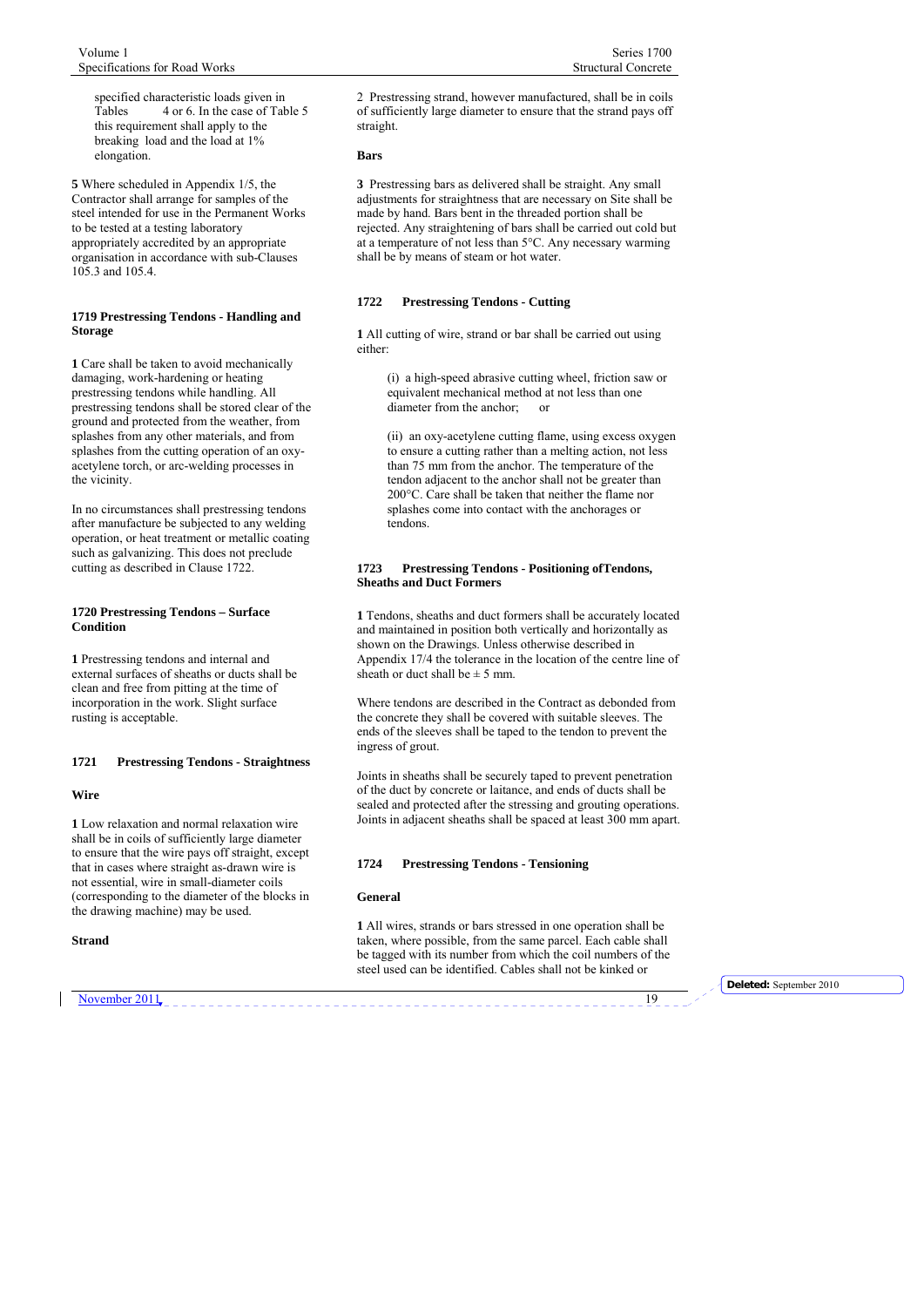twisted. Individual wires and strands for which extensions are to be measured shall be readily identifiable at each end of the member. No strand that has become unravelled shall be used.

#### **Tensioning Apparatus**

**2** The tensioning apparatus shall meet the following general requirements:

> (i) The means of attachment of the tendon to the jack or tensioning device shall be safe and secure.

(ii) Where two or more wires or strands are stressed simultaneously, they shall be approximately of equal length between anchorage points at the datum of load and extension measurement. The degree of variation shall be small compared with the expected extension.

(iii) The tensioning apparatus shall be such that a controlled total force is imposed gradually and no dangerous secondary stresses are induced in the tendons, anchorage or concrete.

(iv) The force in the tendons during tensioning shall be measured by directreading load cells or obtained indirectly from gauges fitted in the hydraulic system to determine the pressure in the jacks. Facilities shall be provided for the measurement of the extension of the tendon and of any movement of the tendon in the gripping devices. The load measuring device shall be calibrated to an accuracy within  $\pm$  2% and checked at frequent intervals.

Elongation of the tendon shall be measured to an accuracy within 2% or 2mm, whichever is the lesser.

(v) The tensioning equipment shall be calibrated before the tensioning operation and subsequently at frequent intervals.

#### **Pretensioning**

**3** Where pretensioning methods are used, the tension shall be fully maintained by some positive means during the period between tensioning and transfer. The transfer of stress shall take place slowly to minimize shock.

(i) Straight tendons. In the long-line method of pretensioning, sufficient locator plates shall be distributed throughout the length of the bed to ensure that the wires or strands are maintained in their proper position during concreting. Where a number of units are made in line, they shall be free to slide in the direction of their length and thus permit transfer of the prestressing force to the concrete along the whole line.

In the individual mould system, the moulds shall be sufficiently rigid to provide the reaction to the prestressing force without distortion.

(ii) Deflected tendons. Where possible, the mechanisms for holding down or holding up tendons shall ensure that the part in contact with the tendon is free to move in the line of the tendon so that frictional losses are nullified. If, however, a system is used that develops a frictional force, this force shall be determined by test and due allowance made.

For single tendons the deflector in contact with the tendon shall have a radius of not less than 5 times the tendon diameter for wire or 10 times the tendon diameter for strand, and the total angle of deflection shall not exceed 15°.

The transfer of the prestressing force to the concrete shall be effected in conjunction with the release of hold-down and hold-up forces.

Unless otherwise described in Appendix 17/4, concrete shall not be stressed until it has reached at least the age at which 2 test cubes taken from it attain the specified transfer strength. The test cubes shall be made and tested as described in BS EN 12390-2 and BS EN 12390-3 respectively. They shall be cured in similar conditions to the concrete to which they relate. The Contractor shall cast and test sufficient cubes to demonstrate that the required strength of the concrete at transfer has been reached.

#### **Post-tensioning**

**4** (i) Arrangement of tendons. Where wires, strands or bars in a tendon are not stressed simultaneously, the use of spacers shall be in accordance with the recommendations of the system manufacturer.

(ii) Anchorages. Anchorages shall be tested in accordance with BS EN 13391.

For each anchorage system used in the Works, the characteristic value for anchorage efficiency shall be not less than 90%.

Proprietary anchorages shall be handled and used strictly in accordance with the manufacturer's instructions and recommendations.

(iii) Deflected tendons. The deflector in contact with the tendon shall have a radius of not less than 50 times the diameter of the tendon, and the total angle of deflection shall not exceed 15°.